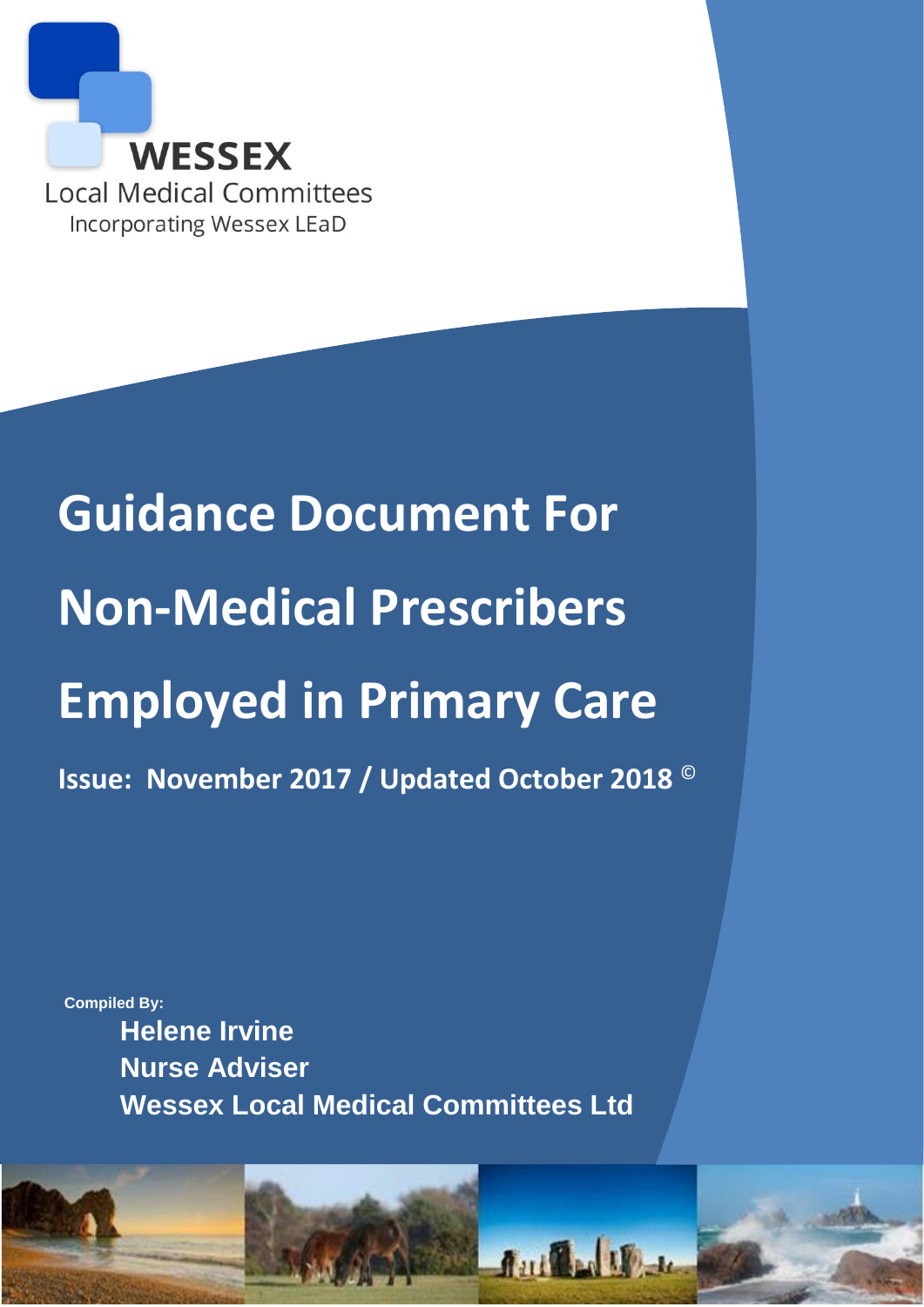**THANK YOU to the following organisations for their support and input into this document. . .**



**West Hampshire Clinical Commissioning Group** 

**NHS Portsmouth Clinical Commissioning Group** 

**Southampton City Clinical Commissioning Group** 

## **North Hampshire Clinical Commissioning Group**



**Dorset Clinical Commissioning Group** 

### **NHS**

**Isle of Wight Clinical Commissioning Group** 

> **NHS Health Education England**

> > **In collaboration with. . .**

**Wessex Community Education Provider Networks (CEPN)** *Supporting the Development of Our Future Primary Care Workforce*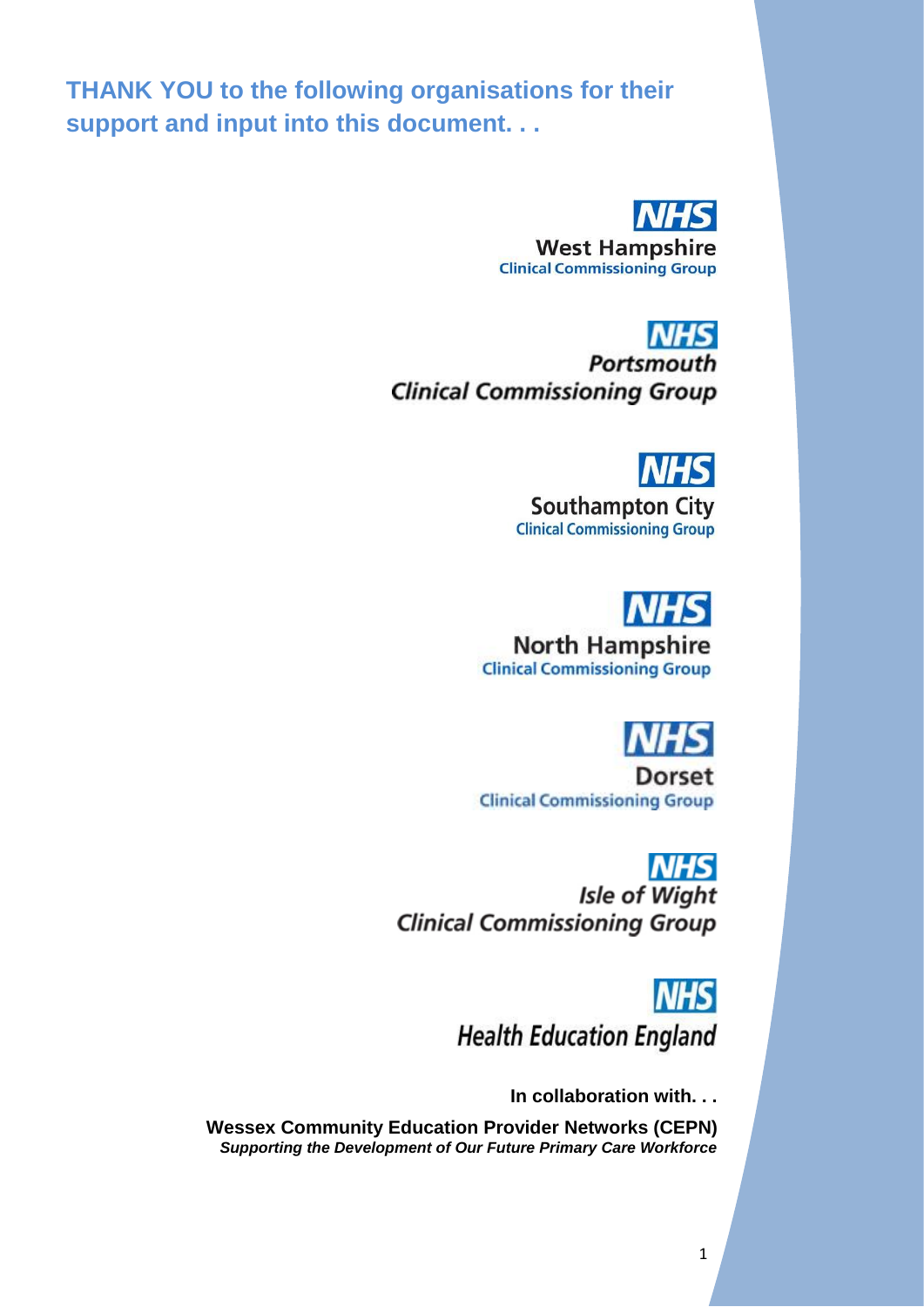## **Index**<br>**Page No.**

## **Contents**

| 2.  |                                                                               |  |
|-----|-------------------------------------------------------------------------------|--|
| 3.  |                                                                               |  |
|     | 4. Providing Evidence: The list is not exhaustive! 9                          |  |
|     |                                                                               |  |
|     |                                                                               |  |
|     |                                                                               |  |
| 5.  |                                                                               |  |
|     |                                                                               |  |
|     |                                                                               |  |
|     | 5.3 Good Practice in Prescribing and Repeat Prescribing for all NMPs  12      |  |
|     | 5.4 Medicines & Healthcare Products Regulatory Agency (MHRA)  12              |  |
|     |                                                                               |  |
|     | 5.6 Supply & Administration of Medicines without a Prescription  13           |  |
|     |                                                                               |  |
|     |                                                                               |  |
|     | 6. Training, Ongoing Education & Supervision 17                               |  |
|     |                                                                               |  |
|     |                                                                               |  |
|     |                                                                               |  |
|     |                                                                               |  |
|     |                                                                               |  |
|     |                                                                               |  |
|     |                                                                               |  |
| 7.4 |                                                                               |  |
|     |                                                                               |  |
|     | 7.6 Governance & Allied Health Professional (AHP) Independent Prescribers  20 |  |
|     |                                                                               |  |
|     |                                                                               |  |
|     |                                                                               |  |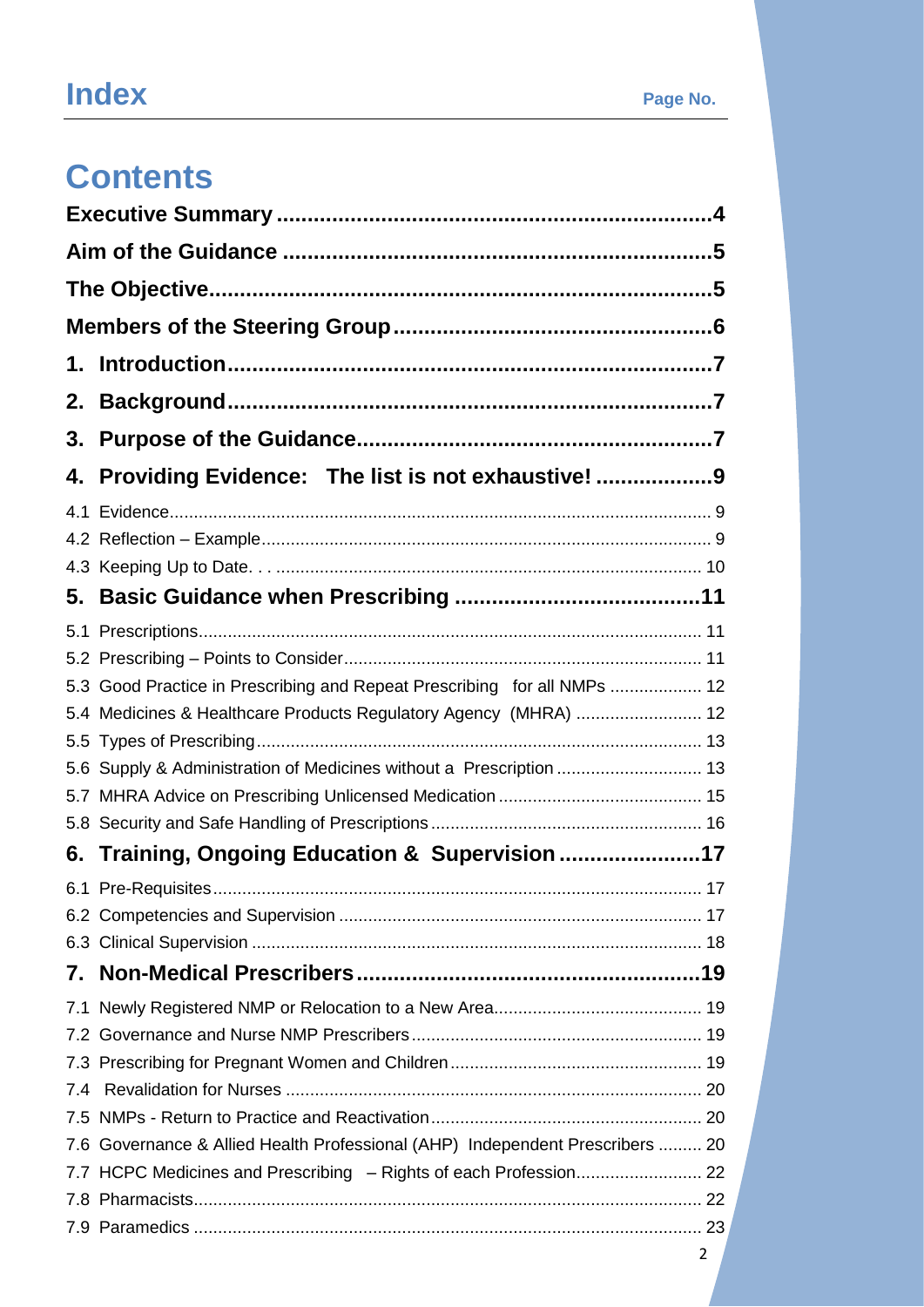| 7.10 |  |
|------|--|
| 7.11 |  |
| 7.12 |  |
|      |  |
|      |  |
|      |  |
|      |  |
|      |  |
|      |  |
|      |  |
|      |  |
|      |  |
|      |  |
|      |  |
|      |  |
|      |  |
|      |  |
|      |  |
|      |  |
|      |  |
|      |  |
|      |  |
|      |  |
|      |  |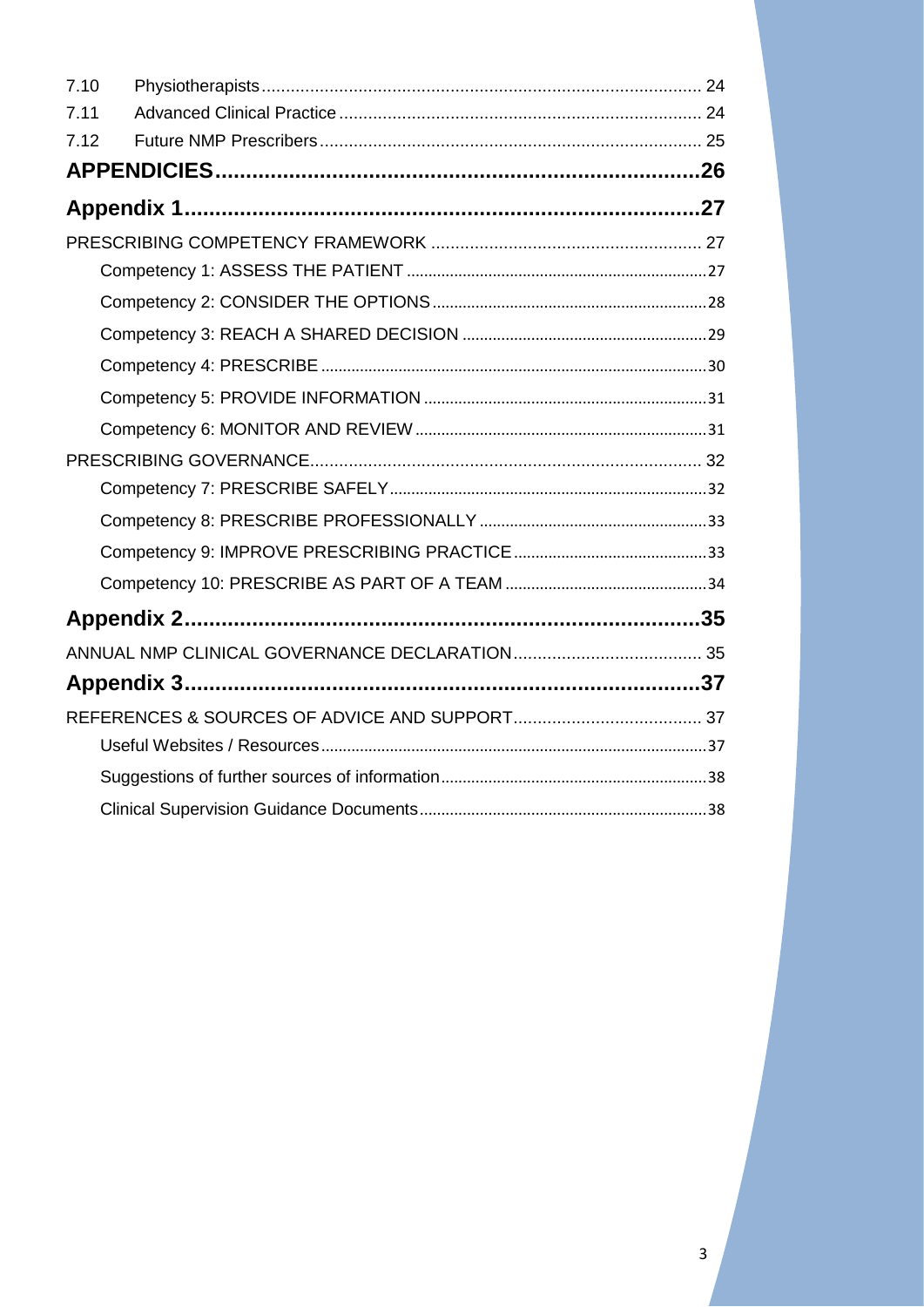## <span id="page-4-0"></span>**Executive Summary**

We are in a time of great change in general practice with practices merging, evolution of federations, locality working and the emerging accountable care systems. The list based system of general practice remains a cornerstone of the NHS and is the main reason that the NHS is judged internationally to have one of the most cost-effective healthcare systems in the world. But this is no longer enough, the NHS is facing both a financial and workload crisis. The future will mean that we need an out of hospital model delivered at scale that is supportive of and embedded in general practice.

General Practice has worked closely with clinicians such as practice and community nurses in the past and the ability to allow nurses to prescribe has been a welcomed positive step and has proven to be safe, effective and appreciate use of time, knowledge and skills. Over the last 5-10 years increasingly there are other healthcare professionals joining the primary care team such as Specialist Nurses, Advanced Nurse Practitioners, Pharmacists, Paramedics, MSK Practitioners and Mental Health workers. To add value to the primary care team and provision of care to patients, these individuals have developed their skills and knowledge to have a deeper understanding of disease processes, making a diagnosis and managing a variety of conditions that fall within their scope of practice and competencies. Prescribing is an integral part including prescribing the appropriate medication.

I hope you will find this document useful in supporting Non-Medical Prescribers employed in general practice to provide evidence of their competencies through reflection and continuous professional development.

**Dr Nigel Watson, MB BS FRCGP DCH DRCOG** Chief Executive Wessex Local Medical Committees Ltd



**Helene Irvine** Nurse Advisor Wessex Local Medical Committees Ltd



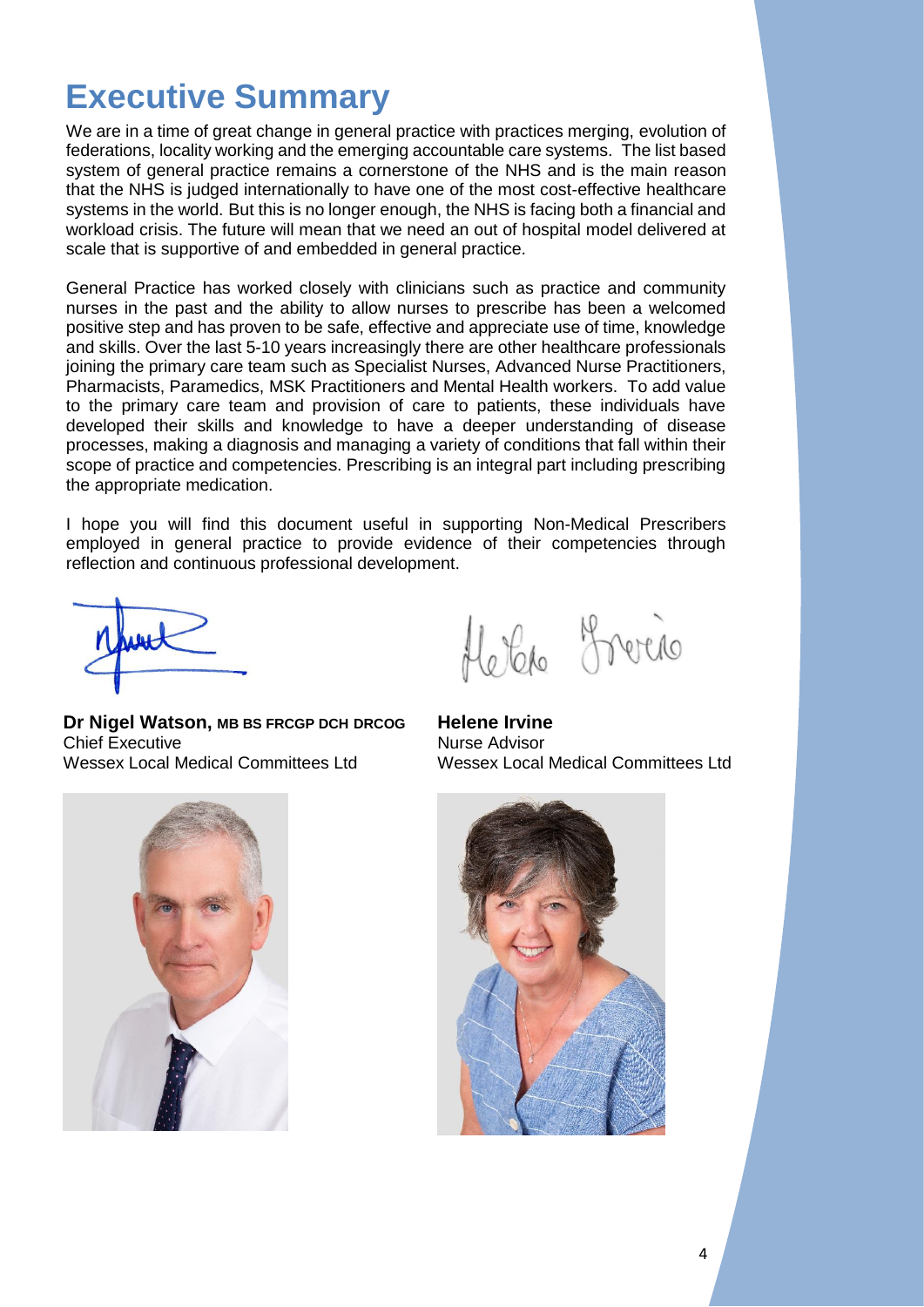## <span id="page-5-0"></span>**Aim of the Guidance**

This specific guidance is for non-medical prescribers (NMPs) within the following CCGs and supports the work currently being undertaken within Trusts in the localities across:

- West Hampshire
- North Hampshire
- South East Hampshire
- Dorset
- Fareham & Gosport
- **Portsmouth City**
- Southampton
- Isle of Wight
- Health Education England

This guidance has been developed to support non-medical prescribers to promote good practice, improve service delivery and ensure patient safety, this is a multi-professional document. It is anticipated that this guidance will be updated on an annual basis and changes made where relevant and could be used by NMPs in other CCG localities.

## <span id="page-5-1"></span>**The Objective**

To standardise 'Best Practice' in NMPs employed within the primary care setting across CCGs and links with the portfolio development of NMPs in the local Trusts to:

- **Promote** Quality and patient safety in relation to prescribing by NMPs
- **Support** Professional Development & competency in Prescribing Practice through education and clinical supervision
- **Assure** Good Governance

*Ref: Debbie Streeter, NMP Lead & Nurse Consultant Intermediate Care. Dorset Healthcare University Foundation Trust.*

The document was developed through support and feedback from:

- Wessex Health Education England
- Wessex Community Education Provider Networks (CEPN)
- Wessex Non-Medical Prescribing Forum
- Local CCGs
- Non-Medical Prescribers and
- Wessex LMC

It is based on some excellent work produced by Dorset Healthcare University Foundation Trust. The steering group would like to thank Debbie Streeter for sharing her documents with us, some of which we have adapted for use in the general practice setting.

The writing of this document involved the support and contribution from many people across a range of organisations to reflect the multi-disciplinary approach.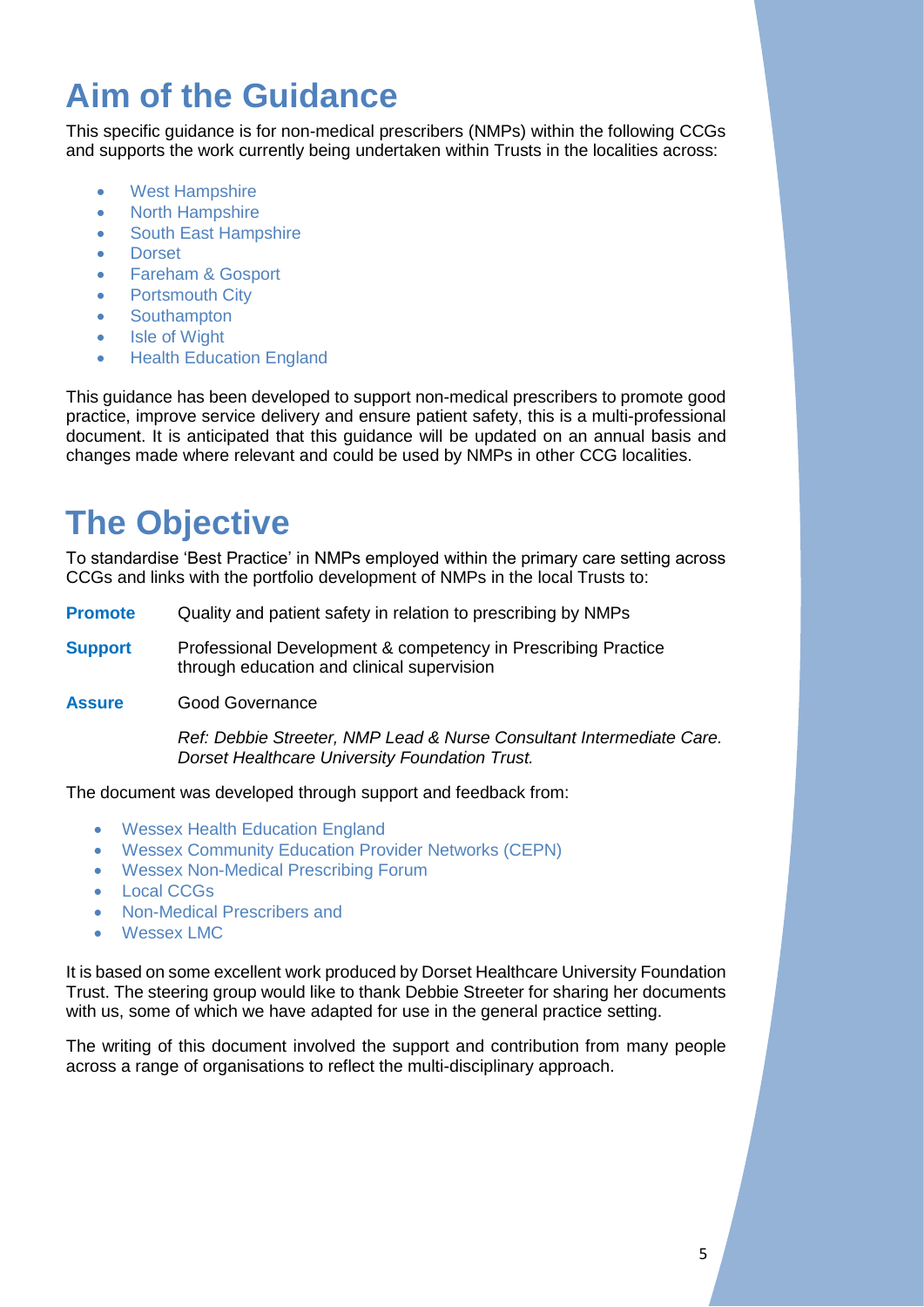## <span id="page-6-0"></span>**Members of the Steering Group**

| <b>Helene Irvine</b>   | Nurse Adviser Wessex LMC<br>Deputy Clinical Lead RCGP - Practice Support                         |
|------------------------|--------------------------------------------------------------------------------------------------|
| <b>Ian Winkworth</b>   | CEPN, Primary Care Learning Environment Lead - Nursing,<br>Wessex Health Education England (HEE) |
| <b>Pippa Stupple</b>   | Programme Director for General Practice Nursing,<br>Wessex Health Education England (HEE)        |
| Julia O'Mara           | Practice Nurse Advisor & Advanced Nurse Practitioner,<br>Portsmouth CCG                          |
| <b>Sue Hill</b>        | Senior Education Commissioning and Development Manager,<br>Wessex Health Education England (HEE) |
| <b>Thomas Crawford</b> | Quality Manager, North Hampshire CCG                                                             |
| <b>Katy Winkworth</b>  | Advanced Nurse Practitioner, North Baddesley Surgery,<br>West Hampshire CCG                      |
| <b>Amanda Waite</b>    | Primary Care Quality Lead,<br>Southampton CCG                                                    |
| <b>Viv O'Connor</b>    | Nurse Facilitator, West Hampshire CCG                                                            |
| <b>Sarah Lyon</b>      | Advanced Nurse Practitioner, Southampton CCG                                                     |

I would like to thank the following people for their valuable contribution in the writing of this document:

| <b>Helen Baker</b>       | Primary Care Learning Environment Lead - Pharmacy,<br>Wessex Health Education England (HEE)                                                                            |
|--------------------------|------------------------------------------------------------------------------------------------------------------------------------------------------------------------|
| <b>Liz Bere</b>          | Head of Medicines Management,<br>Southampton City CCG                                                                                                                  |
| <b>Esther Clift</b>      | Consultant Practitioner. Trainee in Frailty.<br>Wessex Health Education England (HEE)                                                                                  |
| <b>Simon Cooper</b>      | Deputy Director Medicines Optimisation,<br>Portsmouth CCG                                                                                                              |
| <b>Katherine Gough</b>   | Head of Medicines Optimisation, Medicines Management Team,<br>Dorset CCG                                                                                               |
| <b>Francine O'Malley</b> | Lecturer. Programme Lead Non-Medical Prescribing, Centre for Innovation<br>and Leadership in Health Sciences, Faculty of Health Sciences, University<br>of Southampton |
| <b>Carole Phillips</b>   | Advanced Nurse Practitioner, East Shore Partnership,<br>Portsmouth CCG                                                                                                 |
| <b>Andy Sharman</b>      | Primary Care Learning Environment Lead - Allied Health Professions<br>Wessex Health Education England (HEE)                                                            |
| <b>Adelle Weir</b>       | Specialist Pharmacy Technician – Primary Care, Medicines Management<br>Team, Dorset CCG                                                                                |
| <b>Julie Thornley</b>    | <b>Business Manager</b><br><b>Wessex Local Medical Committees Ltd</b>                                                                                                  |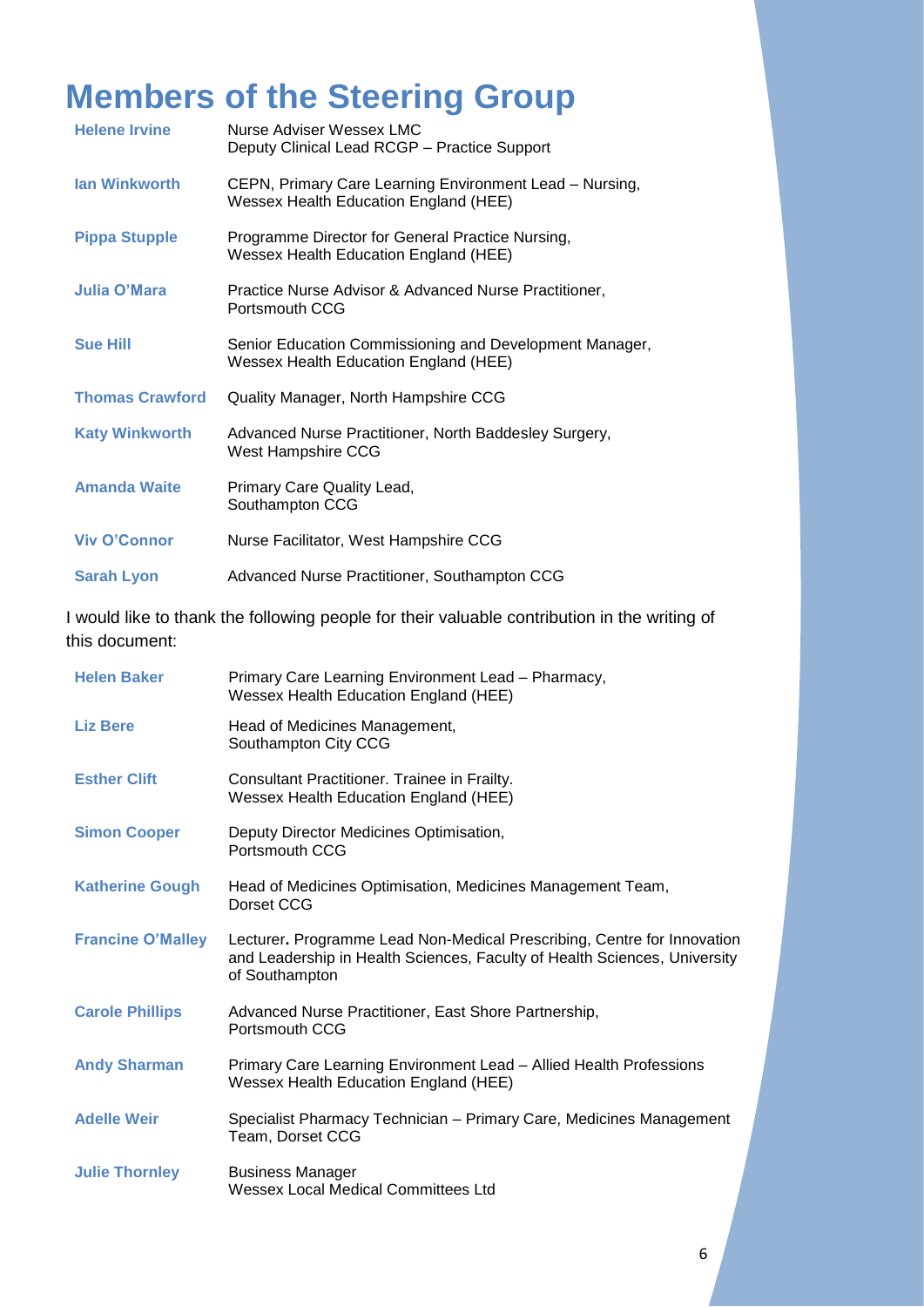## <span id="page-7-0"></span>**1. Introduction**

Over the last fifteen years the ability to prescribe has been extended to nurses, pharmacists, paramedics and other allied health professionals. The ageing population and patients presenting with increased complex and co-morbidities has resulted in polypharmacy being the norm for many patients. Maintaining competency and keeping up to date can be challenging and often made more difficult working within primary care where NMPs maybe working in isolation, often under time constraints and with an increasing workload.

## <span id="page-7-1"></span>**2. Background**

Health Education England (HEE Wessex) non-medical prescribing forum was developed to share good practice and address the strategic needs of the workforce. It is composed of representatives from provider Trusts across Wessex, Health Education Institutes, HEE and representatives from primary care.

A sub-group was established to look at how support could be provided to NMPs specifically working within general practice and as a result this guidance document has been developed.

## <span id="page-7-2"></span>**3. Purpose of the Guidance**

In July 2016 the Royal Pharmaceutical Society in conjunction with a variety of national bodies provided a Competency Framework for All Prescribers, developed to "establish a common set of competencies' to underpin prescribing regardless of professional background" (RPS – A Competency Framework for all Prescribers, July 2016)

> Click on the following link to access the guide: [A Competency Framework for all Prescribers](https://www.rpharms.com/resources/frameworks/prescribers-competency-framework)

The purpose of this document is to provide information for NMPs working within primary care and enable them to provide evidence of their competency as part of their ongoing professional development.





- The NMP is competent to prescribe safely
- Identifies any gaps in their knowledge
- Will clarify any further training required
- For nurses provide evidence for Nursing and Midwifery Council (NMC) revalidation

Click on the following link to access the guide: [Standards of Proficiency for Nurse and Midwife Prescribers](https://www.rpharms.com/resources/frameworks/prescribers-competency-framework)

**It is recommended that every NMP is familiar with the local policy and guidance on prescribing within their CCGs.**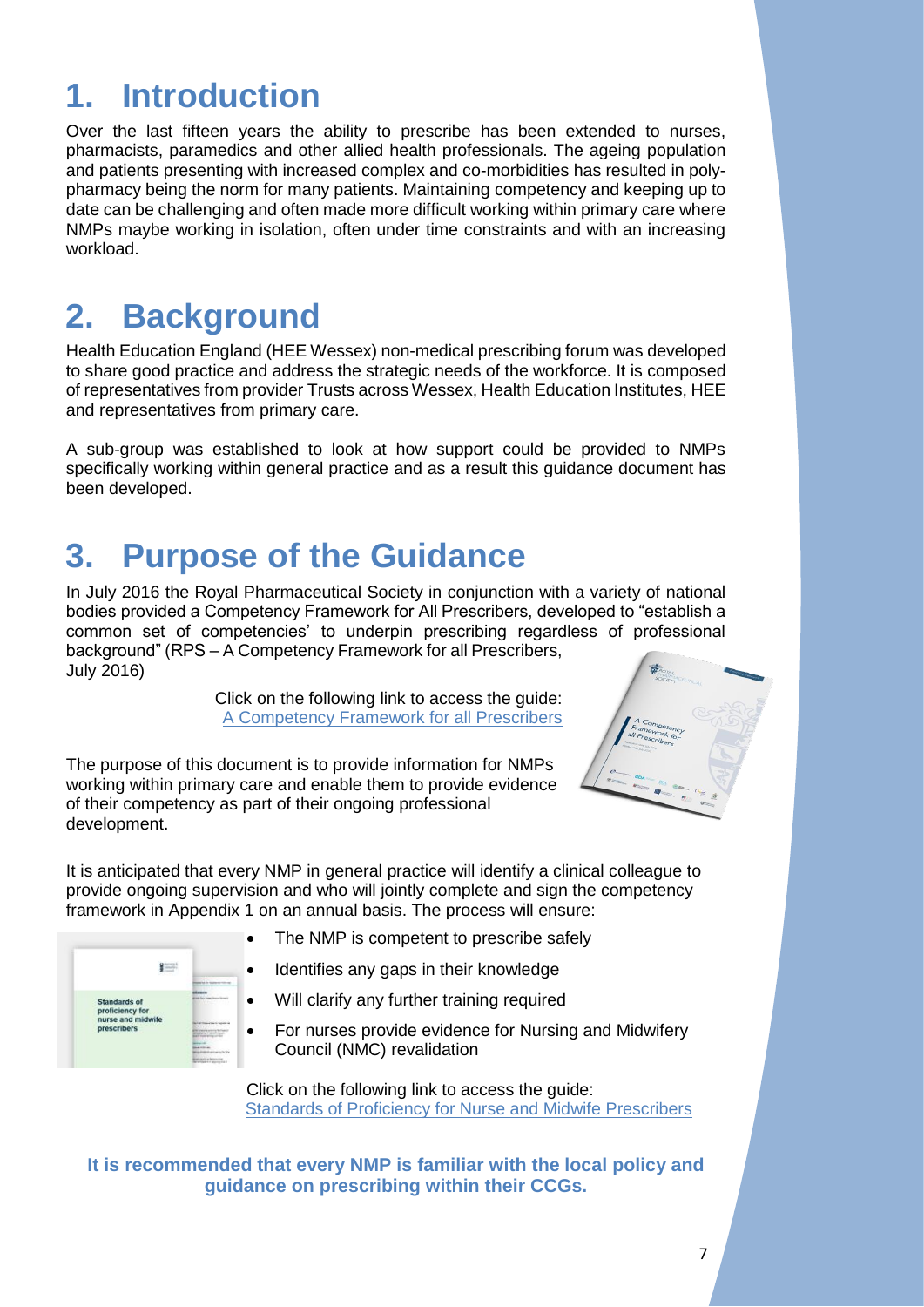It is recommended that NMPs refer to the [NHSE Medicines Optimisation Framework:](https://www.england.nhs.uk/medicines/medicines-optimisation/) *"Medicines optimisation looks at the value which medicines deliver, making sure they are clinically-effective and cost-effective. It is about ensuring people get the right choice of medicines, at the right time, and are engaged in the process by their clinical team".*

The four key principles are:-

- 1. To understand the patient experience;
- 2. Evidence based choice of medicines;
- 3. Ensure medicine use is as safe as possible;
- 4. Make medicines optimisation part of routine practice.



The aim is to:

- Improve patients' outcomes
- Adopt a patient centred approach and an
- Aligned measurement and monitoring of medicine optimisation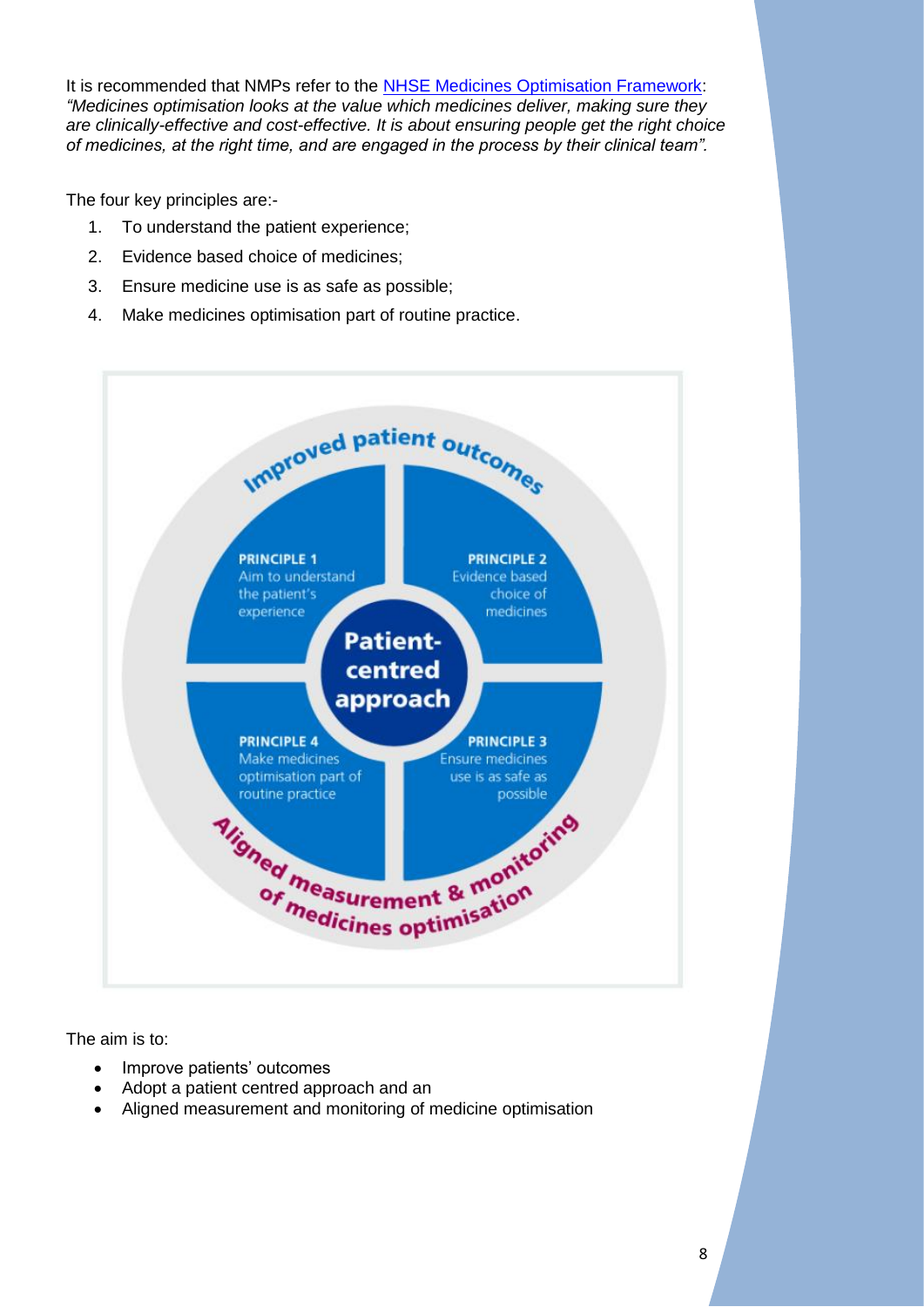## <span id="page-9-0"></span>**4. Providing Evidence: The list is not exhaustive!**

### <span id="page-9-1"></span>**4.1 Evidence**

Provides confirmation that you have undertaken an activity. Examples…

Feedback from patients, carers and colleagues

Appraisal

Examples of audit undertaken to reflect on your prescribing behaviour Examples of a change in

prescribing and why you have made this change?

Attendance at medicine management and or prescribing meetings Clinical supervision Case discussion with colleagues

Courses attended **Presentations** Literature read and reviewed Continous personal and professional development

**Reflection** Ongoing documentation Competency framework

Your prescribing role included in your job description

Evidence of indemnity to cover the role of prescriber within your place of practice

### <span id="page-9-2"></span>**4.2 Reflection – Example**

*(Adapted from Gibbs (1988) Model of Structured Reflection)*

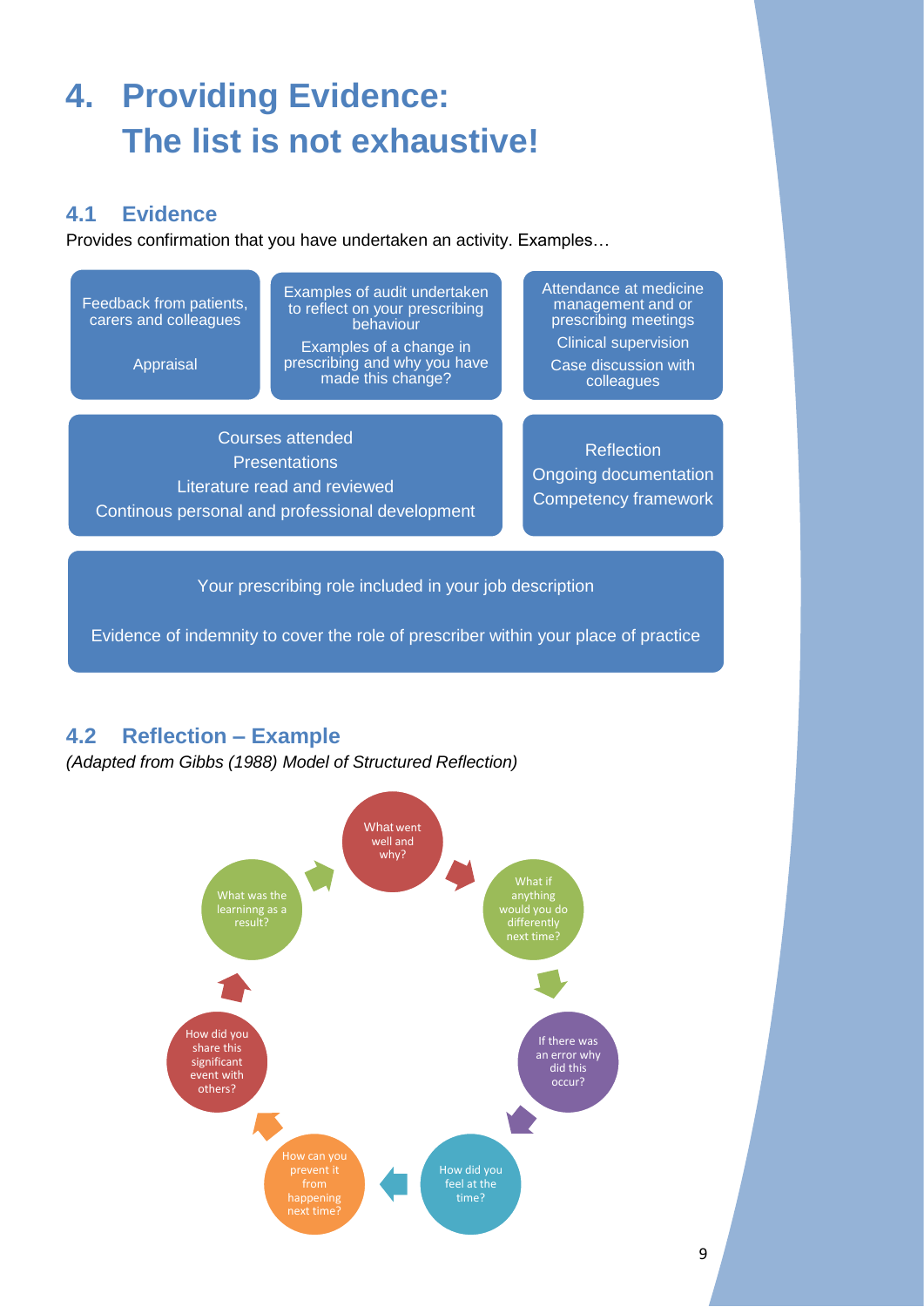### <span id="page-10-0"></span>**4.3 Keeping Up to Date. . .**

The following advice has been summarised from that provided by the General Medical Council but it is relevant to all prescribers: [http://www.gmc-uk.org/Prescribing\\_guidance.pdf\\_59055247.pdf](http://www.gmc-uk.org/Prescribing_guidance.pdf_59055247.pdf)

- Work within your level of competency, maintain and develop the knowledge and skills in pharmacology, therapeutics, prescribing and medicines management relevant to your specific role.
- Use electronic systems to improve the safety of your prescribing which highlights interactions and allergies.
- Register for email updates from the Medicines and Healthcare Products Regulatory Agency (MHRA) and the NHS Central Alert System. Register and use the NICE Evidence Search (formerly National Electronic Library for Medicines), the NICE - Medicines and Prescribing Centre (formerly National Prescribing Centre) and the electronic Medicines Compendium for Summaries of Product Characteristics and Patient Information leaflets.
- Be familiar with guidance in the British National Formulary (BNF) and BNF for children. The electronic BNFs are updated more regularly than the printed copies.
- If unsure about interactions or other aspects of medicines, seek advice from experienced colleagues, including community, hospital and CCG pharmacists, prescribing advisers and clinical pharmacologists.
- Take account of clinical guidelines and technology appraisals published by for example NICE and other authoritative sources of speciality specific clinical guidelines.

**Always** refer to your local CCG for advice on prescribing which is updated on a regular basis.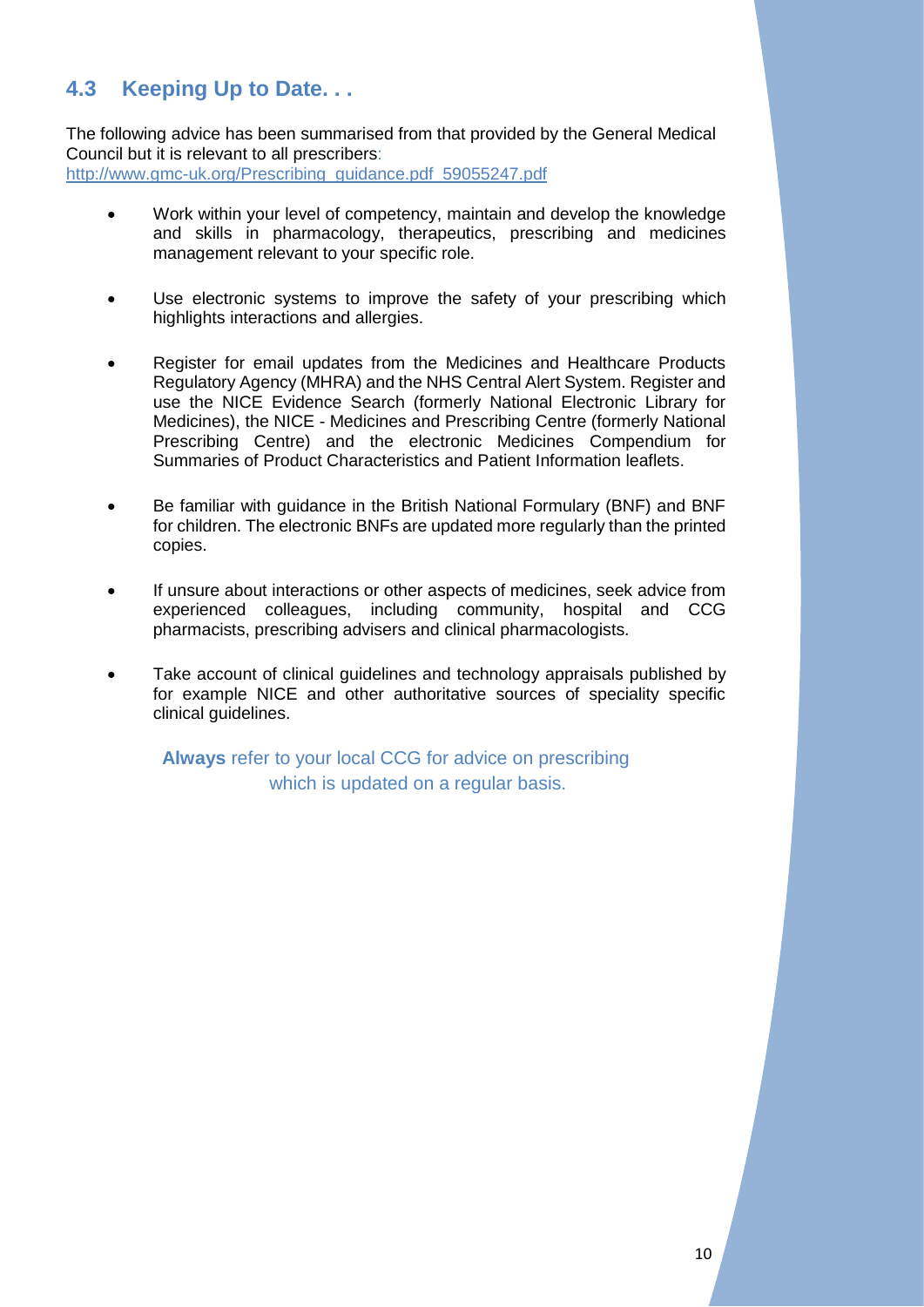## <span id="page-11-0"></span>**5. Basic Guidance when Prescribing**

### <span id="page-11-1"></span>**5.1 Prescriptions**

The following recommendations/guidance links are acceptable for prescription only medicines: -

- NICE [Prescription Writing Guidance](https://bnf.nice.org.uk/guidance/prescription-writing.html)
- NICE [Controlled Drugs and Drugs Dependence Guidance](https://bnf.nice.org.uk/guidance/controlled-drugs-and-drug-dependence.html)

### <span id="page-11-2"></span>**5.2 Prescribing – Points to Consider**

Ensure the following. . .



**NOT 0.3g Use of the decimal point is acceptable to express a range e.g. 0.5 to 1g**

**Abbreviating drug names and or dosage**

**computer generated prescriptions after it has been issued. You should issue another prescription** 

**Do not prescribe for yourselves or for anyone with whom you have a close personal or emotional relationship**

**Issuing prescriptions to replenish stocks of dressings or other supplies that have already been issued or administered to a patient**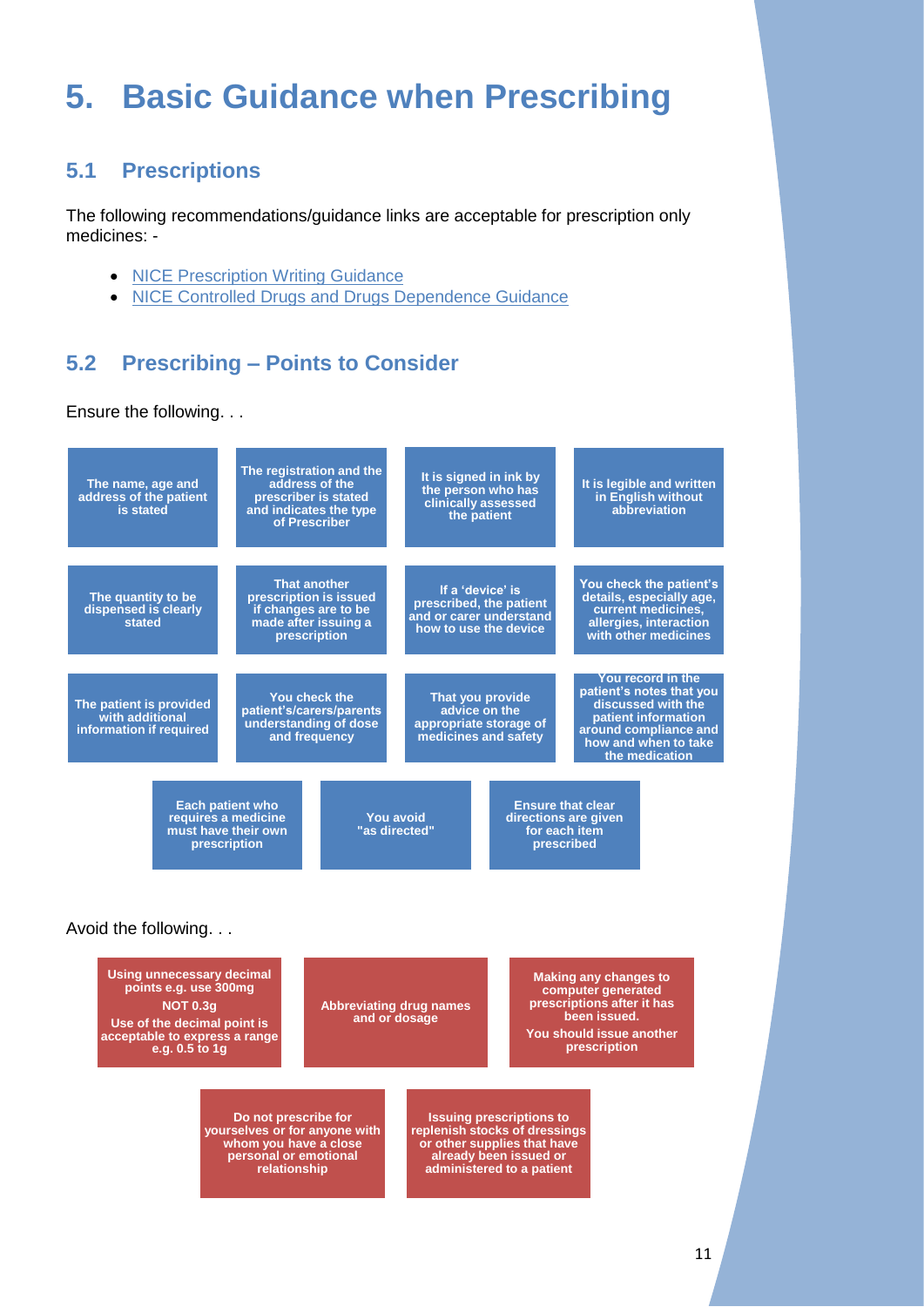### <span id="page-12-0"></span>**5.3 Good Practice in Prescribing and Repeat Prescribing for all NMPs**

It is good practice to prescribe drugs generically using their approved, International Nonproprietary Name (INN) (i.e. as described in the [BNF\)](https://bnf.nice.org.uk/) and not specify the manufacturer or supplier, except where a change to a different manufacturer's product may compromise efficacy or safety.



Generic medicines are, overall, much less expensive to the NHS. Their appropriate use instead of branded medicines delivers considerable cost savings.

[Generic Prescribing Guidelines Link](http://gmmmg.nhs.uk/docs/guidance/GMMMG%20Generic%20Prescribing%20Guidelines.pdf)

It is essential that each prescriber is familiar with their practice policy on repeat prescribing to ensure patient safety, compliance and appropriateness of prescribing. Each practice and CCG should have a repeat prescribing policy.

This link<https://www.wessexlmcs.com/search?q=prescribing> is taken from the Wessex LMC website and based on guidance published by the GMC which came into effect on 25th February 2013. NMPs are advised to refer to their own organisation and CCG policy on prescribing.

### <span id="page-12-1"></span>**5.4 Medicines & Healthcare Products Regulatory Agency (MHRA)**

The MHRA is responsible for regulating medicines in the UK and there are 3 main classes:

- Prescription Only Medicines (POMs) can only be sold and/or supplied to patients with a prescription from an appropriate practitioner (a doctor, dentist, or other independent or supplementary prescriber). See below for further information on prescribing.
- Pharmacy Medicines (P) can only be sold or supplied at registered pharmacy premises or under the supervision of a pharmacist.
- Medicines on the general sale list (GSL) can be sold at a wider range of outlets (such as supermarkets), provided those premises are lockable and the medicines are pre-packed.

Ref: [HCPC website](http://www.hpc-uk.org/aboutregistration/medicinesandprescribing/)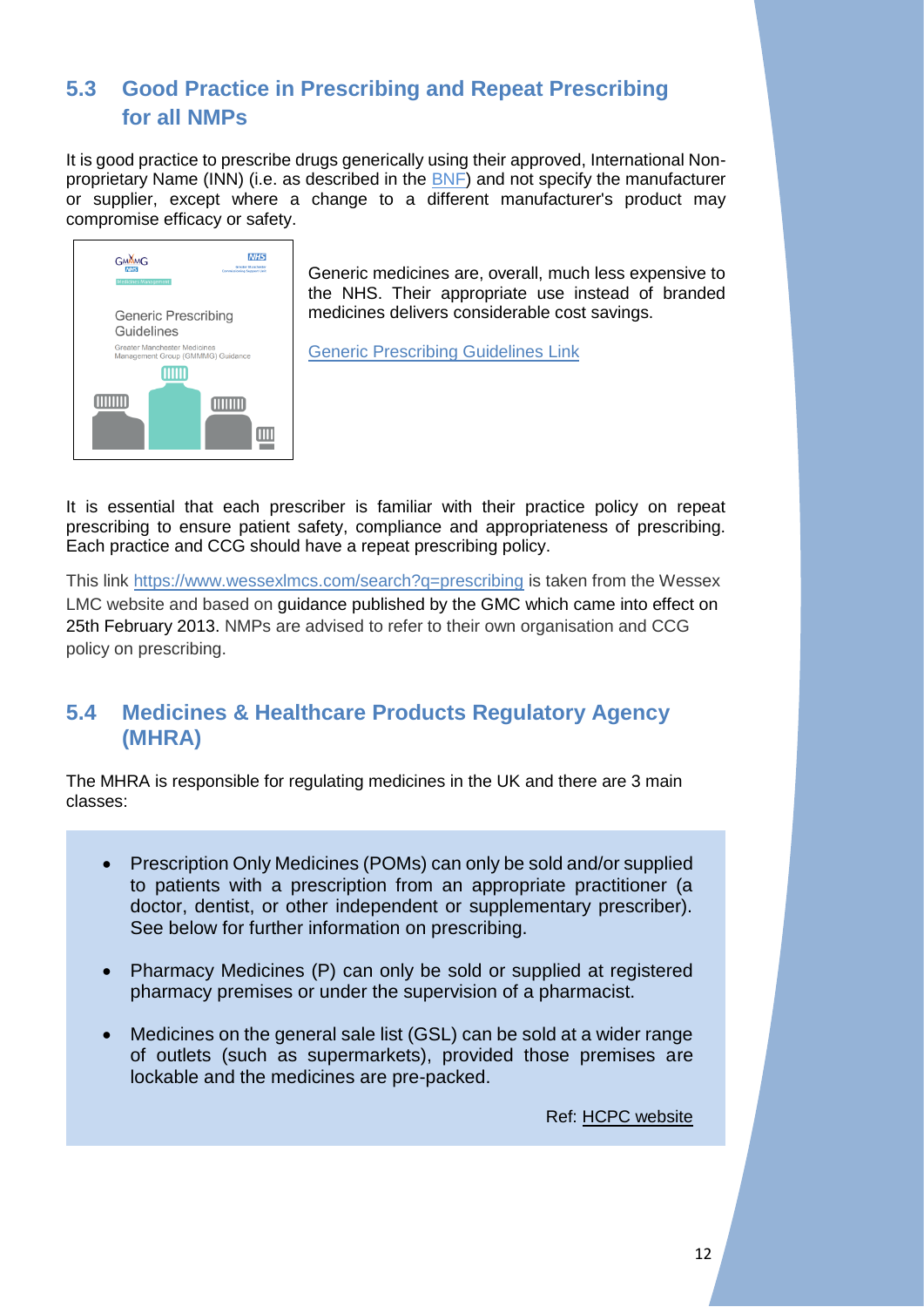### <span id="page-13-0"></span>**5.5 Types of Prescribing**

There are two difference types of prescribing: Independent and Supplementary.

**Independent Prescribers** are required to complete a recognised non-medical prescribing course. This will enable them to prescribe from the British National Formulary (BNF) within their scope of practice and level of competency. Independent prescribers include: Doctors, Dentists, Nurses, as well as some Allied Health **Professionals** 

**Supplementary Prescribing** is a partnership between an independent prescriber (a doctor or a dentist) and a [supplementary prescriber](https://bnf.nice.org.uk/guidance/non-medical-prescribing.html) to implement an agreed Clinical Management Plan for an individual patient with that patient's agreement.

### <span id="page-13-1"></span>**5.6 Supply & Administration of Medicines without a Prescription**

[The Human Medicines Regulations 2012](http://www.legislation.gov.uk/uksi/2012/1916/contents/made) does not permit professionals who are not qualified prescribers to administer or supply prescription only medicines (POMs) unless one of three types of instruction are in place:-

- signed prescription
- signed Patient Specific Direction (PSD)
- Patient Group Direction (PGD)

If non-prescribing health care professionals are to administer a medicine on the instruction of a qualified prescriber, they must ensure there are appropriate mechanisms in place that meet statutory requirements.

### **Patient Group Directions (PGDs)**

A Patient Group Direction is a written instruction for the supply and/or administration of a named licensed medicine for a defined clinical condition. PGDs allow a range of specified registered health care professionals to supply and/or administer a medicine directly to a patient with an identified clinical condition without them necessarily seeing a qualified prescriber. The health care professional working within the PGD is responsible for assessing that the patient fits the criteria set out in the PGD.

[PGDs](https://www.gov.uk/government/publications/patient-group-directions-pgds/patient-group-directions-who-can-use-them) are intended to improve patient care by enabling registered health professionals to supply and/or administer medicines to patients. Examples of where PGDs may be appropriate are services where assessment and treatment follows a clearly predictable pattern e.g. immunisation, family planning.

The [GPC's guidance](https://www.bma.org.uk/advice/employment/gp-practices/service-provision/prescribing/patient-group-directions) on PGDs and PSDs in General Practice has been updated to clarify the rules surrounding private PGDs.

Guidance is also available via the following links:

<https://www.nice.org.uk/Guidance/MPG2>

[https://www.cppe.ac.uk/e](https://www.cppe.ac.uk/e-learning/pgd/story_content/external_files/cppepgdtemplate.pdf)[learning/pgd/story\\_content/external\\_files/cppepgdtemplate.pdf](https://www.cppe.ac.uk/e-learning/pgd/story_content/external_files/cppepgdtemplate.pdf)

[Patient Group Directions and Patient Specific Directions in General Practice](https://www.wessexlmcs.com/websitefiles/download/2297) January [2016](https://www.wessexlmcs.com/websitefiles/download/2297)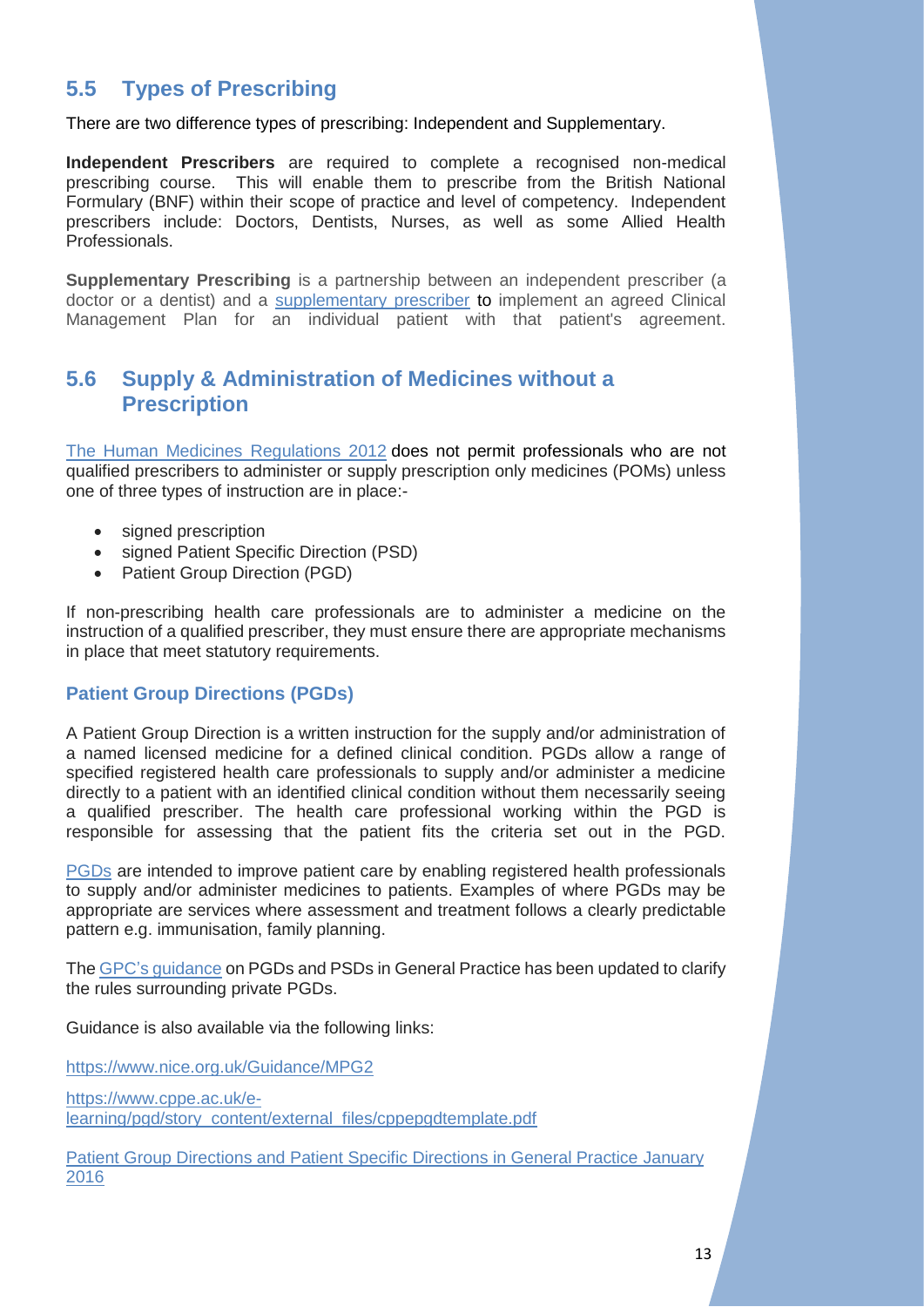### **A Patient Specific Directions (PSDs)**

A Patient Specific Direction is a written instruction from a doctor or dentist or other independent prescriber for a medicine to be supplied or administered to a named patient.

For example, in primary care a prescription or electronic instruction in the patient's notes can act as a PSD. This can also include a letter from a consultant to the GP.

PSDs can be used by a suitable trained healthcare assistant. They are often used in relation to the administration of vaccinations for named patients. This is a [Template](https://www.wessexlmcs.com/websitefiles/download/6129)  [PSD](https://www.wessexlmcs.com/websitefiles/download/6129) you may find useful.

A [Group PSD](https://www.wessexlmcs.com/fluvac201819pgds) can be used for example for the administration of Flu vaccinations. The prescriber must have adequate knowledge of the individual patient's health and that they are suitable to receive a vaccine. The Group PSD must be signed and dated by the prescriber.

In addition, we would recommend that the following needs to be put in place:

- The PSD must clearly identify which flu vaccine is to be administered under this specific PSD i.e. Quadrivalent or Trivalent as there should be a separate PSD for each vaccine. This may require practices organising separate clinics for administration of each vaccine.
- The person signing the PSD must be satisfied that they are not aware of any contraindications to the patients on the list receiving the stated vaccine, as they are taking responsibility for making the clinical decision.
- The person signing the PSD must be confident that they are signing that the person administering the vaccine is competent, has received training in administering the flu vaccines, is aware of the cold chain policy, clinically supervised and has attended annual up to date training around basic life support, management of anaphylaxis and use of the defibrillator.
- There should be a record in the patients notes that the vaccine has been administered via a PSD. You would benefit from speaking to your IT person to add in a short cut key or read code.
- The printed list of patients under the PSD should be retained for at least 2 years and preferably stored electronically.
- As with all vaccines the patients name, DOB, type of vaccine, expiry date, vaccine code, method of immunisation and site of injection should be recorded in the patients notes together with patients consent to administration.

### **Emergency Situations:**

The [following list of medicines](https://www.wessexlmcs.com/whennopsdorpgdisneeded) for use by parenteral administration, are exempt from PGDs, prescriptions or PSDs when administered for the purpose of saving life in an emergency: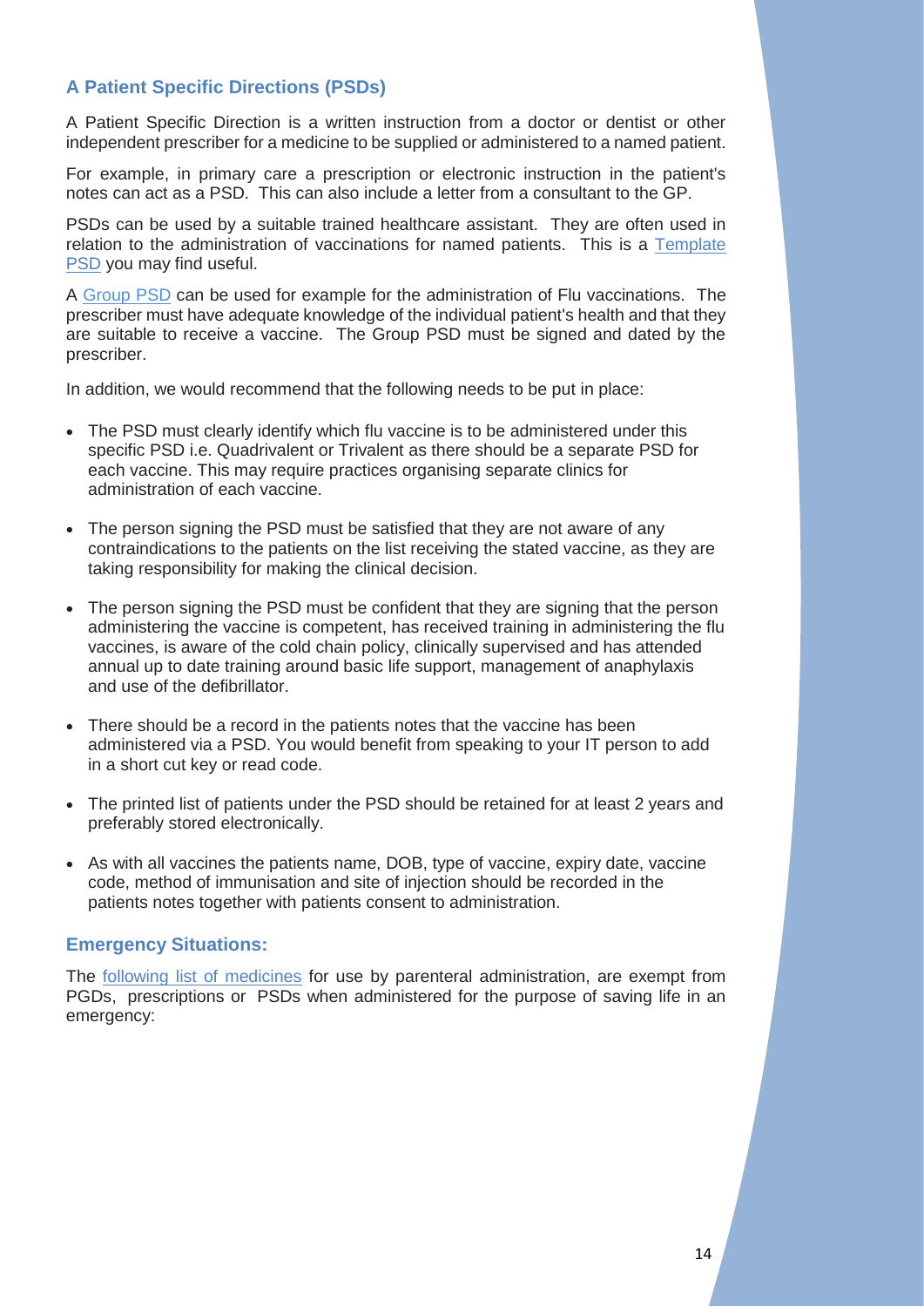### <span id="page-15-0"></span>**5.7 MHRA Advice on Prescribing Unlicensed Medication**

Routinely, only medicinal products licensed in the UK should be used for the treatment of patients. Circumstances may arise where treatment with unlicensed products is deemed appropriate. In these circumstances, liability rests with the prescriber.



All cases involving the use of unlicensed medicines require documented, informed consent of the patient.

Aim to prescribe a licensed medicine first, then a licensed medicine in an unlicensed way e.g. crushed tablets.

NHS Choices Guidance: Medicines Information – [Brand Names and Generics.](http://www.nhs.uk/conditions/medicinesinfo/pages/brandnamesandgenerics.aspx) Only then a special and preferably a Drug Tariff special. Gov.UK Guidance: Off-label or unlicensed [use of medicines: prescribers' responsibilities](https://www.gov.uk/drug-safety-update/off-label-or-unlicensed-use-of-medicines-prescribers-responsibilities)

Always consider prescribing an alternative licensed medicine within its licensed dose and indications instead of an unlicensed or off-label medicine.

Be satisfied that there is a sufficient evidence base and/or experience of using the medicine to demonstrate its safety and efficacy.

Take responsibility for prescribing the medicine and overseeing the patient's care, including monitoring and follow-up.

Record the medicine, reason for prescribing and that you discussed the relevant safety and efficacy issues with the patient and received their consent unless it is current practice to use the medicine out with its licence.

[Gov.UK Guidance](https://www.gov.uk/drug-safety-update/off-label-or-unlicensed-use-of-medicines-prescribers-responsibilities)

Full details of the treatment must be documented on the patient's medical records including the following information:

Prescriber's Name

Quantity of prescribed on a single prescription form

Reason for the prescribed treatment

That you have discussed compliance with the patient General Medical [Council Guidance.](http://www.gmc-uk.org/Prescribing_guidance.pdf_59055247.pdf)

The symbol in the BNF denotes those preparations that are considered by the Joint Formulary Committee as less suitable for prescribing. Although such preparations may not be considered as drugs of first choice, their use may be justifiable in certain circumstances.

The black triangle symbol:  $\blacktriangledown$  in the BNF indicates newly licensed medicines that are monitored intensively by the MHRA. There is only limited information available from clinical trials on their safety and therefore special consideration should be taken when prescribing them.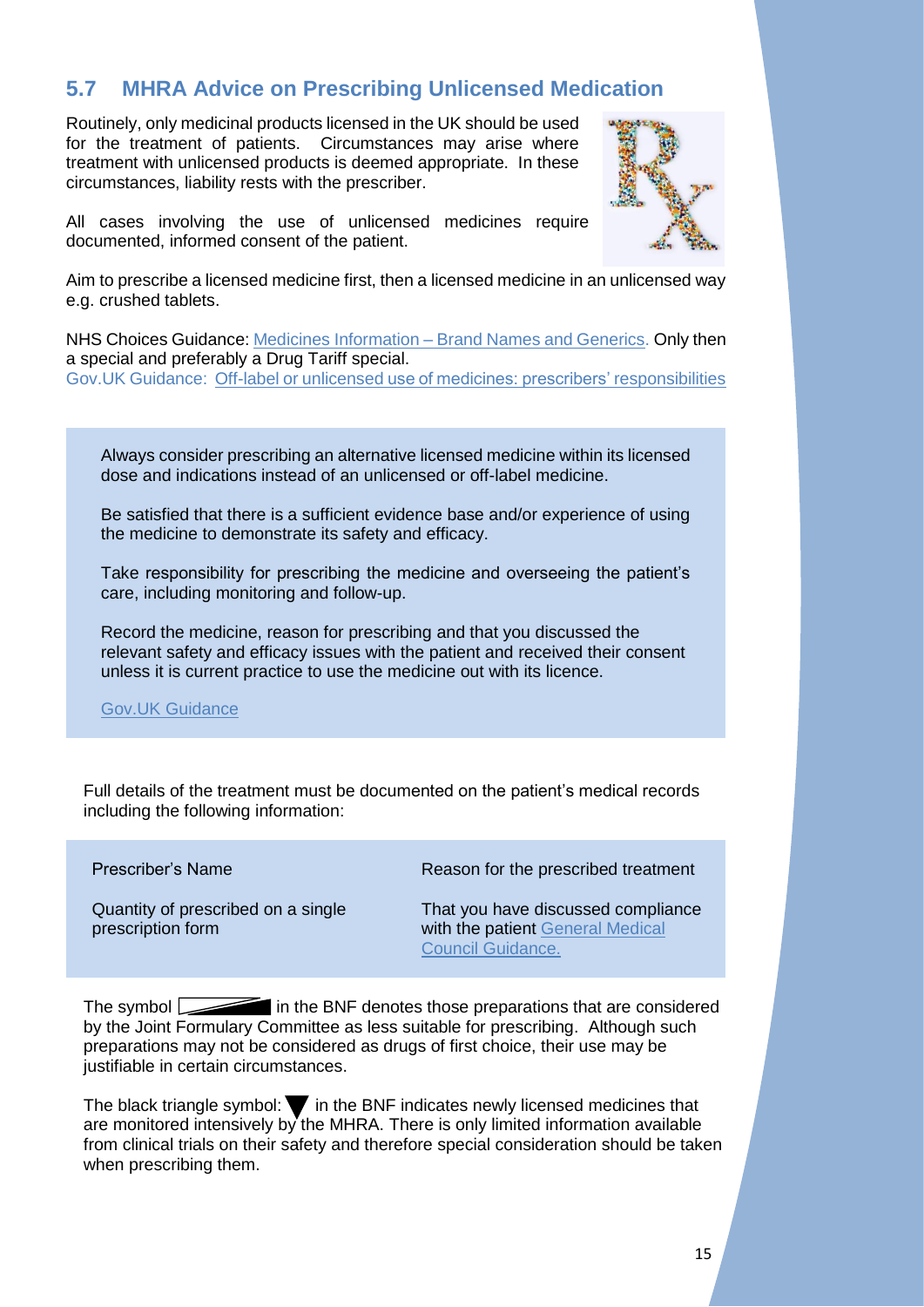Prescribers must report all adverse reactions for black triangle drugs. Please refer to the **'**Suspected Adverse Drug Reactions' section below. NICE Guidance: [Adverse Reactions to Drugs](https://bnf.nice.org.uk/guidance/adverse-reactions-to-drugs.html)

Details of any suspected adverse drug reactions should be reported using the [Yellow Card Scheme -](https://yellowcard.mhra.gov.uk/) MHRA

### <span id="page-16-0"></span>**5.8 Security and Safe Handling of Prescriptions**

Security of prescriptions is the responsibility of both the employing organisation and the non-medical prescriber.

The prescriptions should not be left unattended and when not in use placed in a locked drawer/secure stationery cupboard or having a lockable printer. It is advisable to only hold a minimal stock of prescriptions. The employer must keep records of the serial numbers of pre-printed prescriptions and under no circumstances should blank prescription forms be pre-signed before use. Prescriptions forms should never be left in a car. [Care Quality Commission](http://www.cqc.org.uk/guidance-providers/gps/nigels-surgery-23-security-blank-computer-prescription-forms)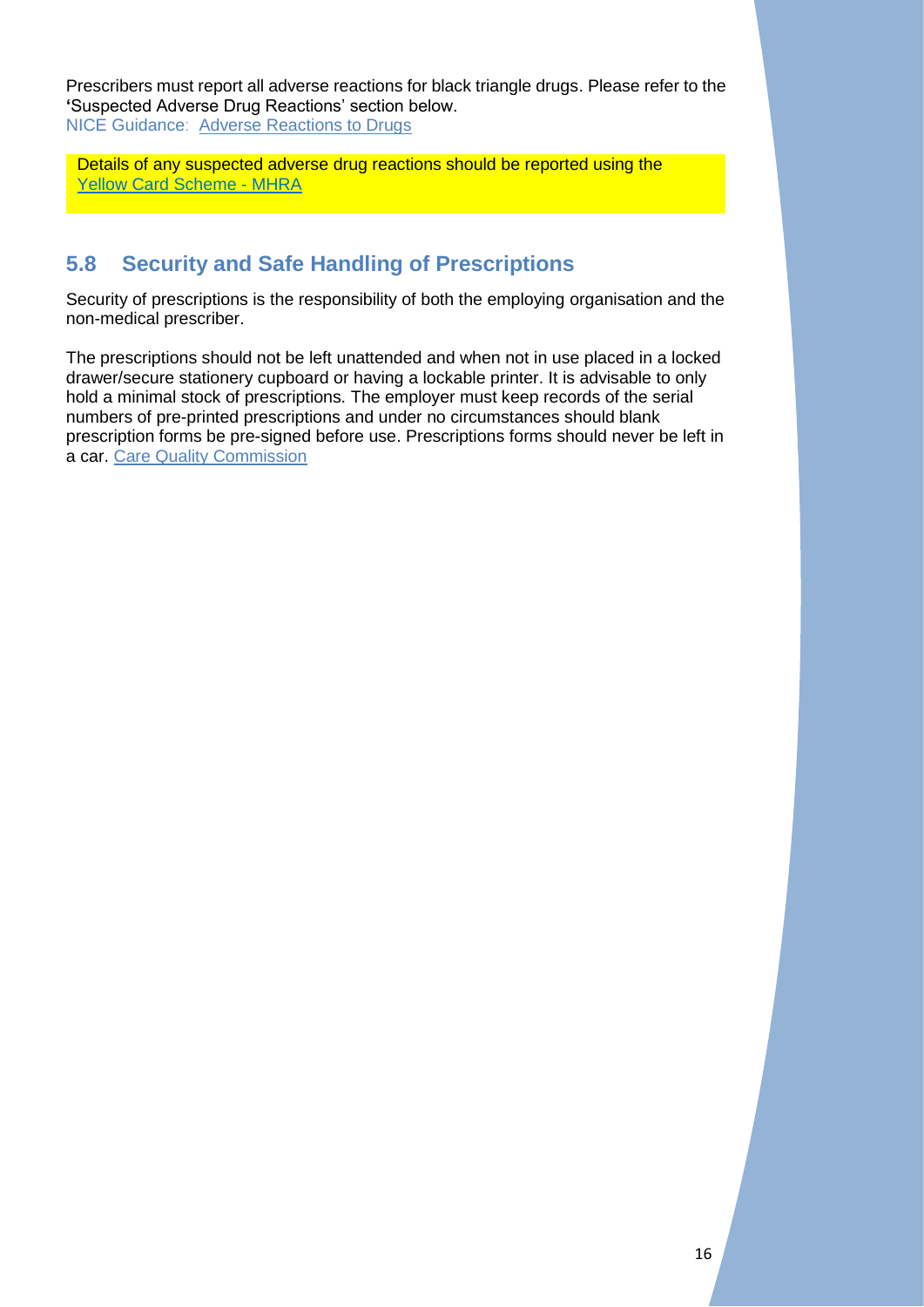## <span id="page-17-0"></span>**6. Training, Ongoing Education & Supervision**

### <span id="page-17-1"></span>**6.1 Pre-Requisites**

Anybody applying to undertake the independent prescribing course must have the support of their employer and be in a role that allows them to use their prescribing qualification on a regular basis. This should be written into the job description.

The potential prescriber must have a qualification that reflects their ability to safely and accurately assess and ideally diagnose a patient's condition prior to undertaking an Independent Prescribing course. This should ideally be in the form of a History Taking and Physical Assessment module at Level 6 or above.



The potential student must have access to an appropriate supervisor throughout

the course who meets the requirements for the module/s. This currently should be a medical supervisor, but new standards are out for consultation and this could in the future be another NMP.

### <span id="page-17-2"></span>**6.2 Competencies and Supervision**

All independent prescribers should have clinical supervision from a fellow prescriber who they feel able to discuss their prescribing practice with.

All independent prescribers must practice using professional guidance and legislation appropriate to their role.

It is the responsibility of all independent prescribers to ensure they have the correct professional liability insurance for their role and should be agreed and discussed in conjunction with their employer.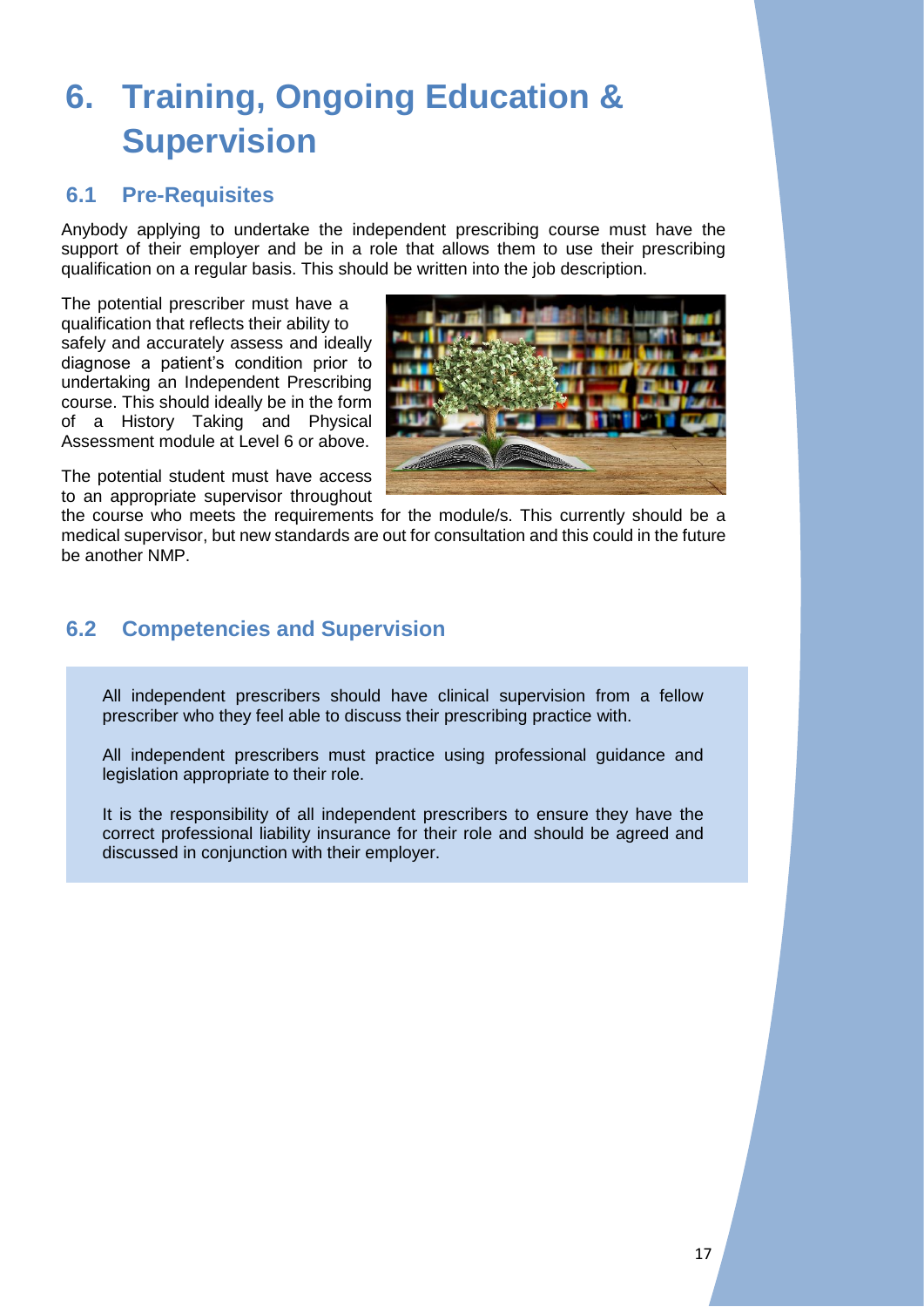### <span id="page-18-0"></span>**6.3 Clinical Supervision**



This relates to both personal and professional development and is linked to:



Clinical supervision can take place between a group of professionals and on a one-toone basis. Some take the form of discussion around real case studies and reflect on the scenario and outcome with the emphasis on facilitated learning. One to one supervision may also be referred to as mentoring usually provide by a more experienced colleague, this can also take place as 'action learning sets'. A key element of any supervision is reflective practice which for nurses is a requirement of the NMC revalidation process. Nursing & Midwifery Council: [Revalidation](http://revalidation.nmc.org.uk/) 

As a 'trainer/teacher' your role may be to supervise others ensuring competencies, safety, assessment and providing regular feedback. This could also be described as educational supervision. Please refer to the reference section at the back of this booklet for useful resources.

If you are unable to secure clinical supervision within your practice you may want to consider contacting your CCG for support and or link in with your local NMP forum. For example, Portsmouth CCG organise an NMP forum every 2 months to provide support and sharing of good practice and updates.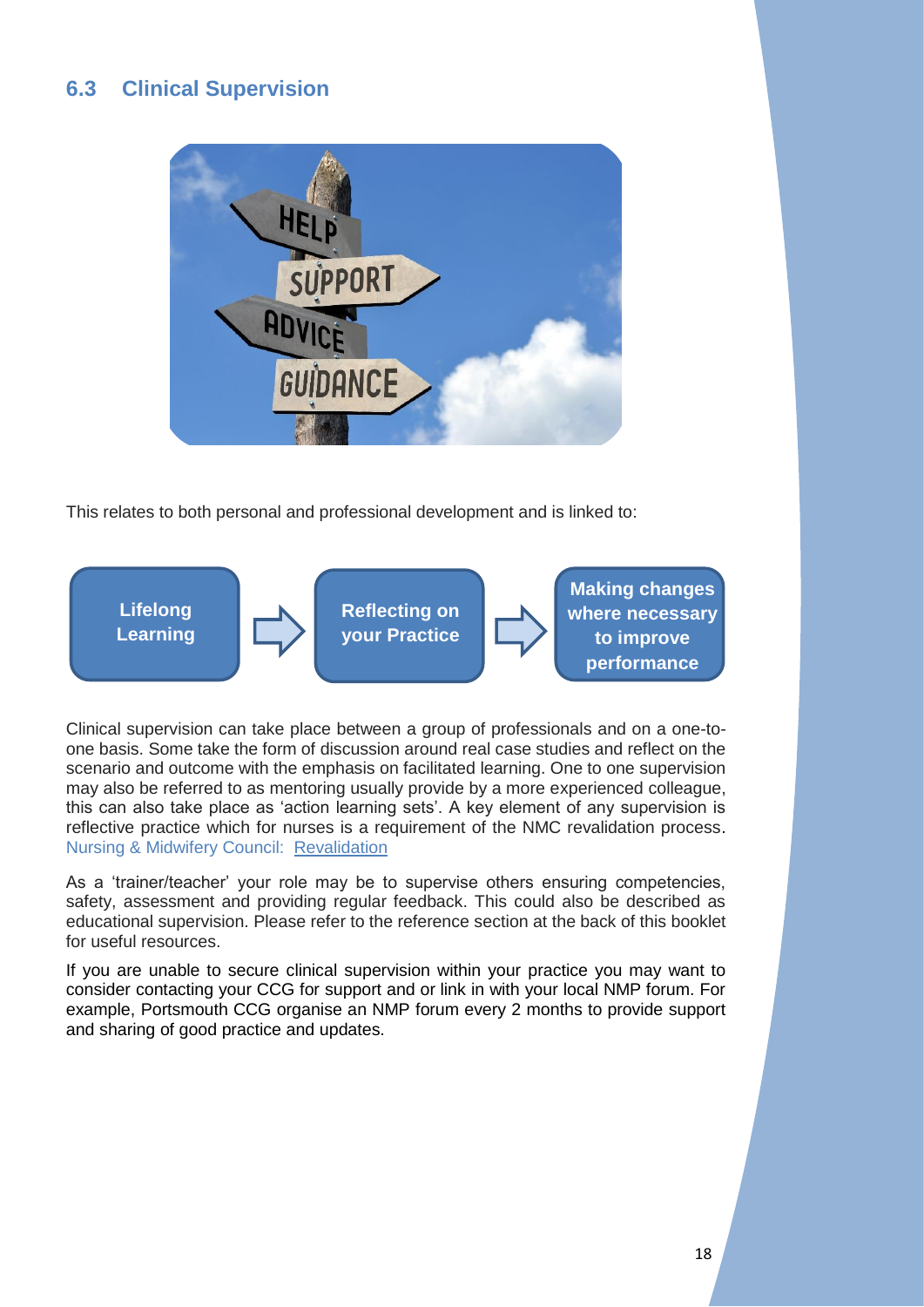## <span id="page-19-0"></span>**7. Non-Medical Prescribers**

### <span id="page-19-1"></span>**7.1 Newly Registered NMP or Relocation to a New Area**

To ensure that your prescribing medication costs are charged to the correct GP Practice and that your prescribing data collated centrally by the NHS Business Services Authority (NHSBSA) is accurately reported, please contact your CCG to notify them that you are a Prescriber. This will enable you to be registered as a prescriber with your practice and make manual prescription pads available to order if required. This must be completed prior to any prescriptions being printed in the practice with your details.

If relocating, always ensure that your previous practice also informs the local CCG that you have left the area and that they securely destroy and manual prescription pads and prevent your code to be used or printed going forwards.

Currently your CCG is responsible and authorised to make any changes to your details that are held on the NHSBSA system. Therefore, any changes to your details must be fed back to your CCG, and this is most likely to happen through your Medicines Management Team. Please contact your CCG Medicines Management Team for access to the latest guidelines, new and updates.

### <span id="page-19-2"></span>**7.2 Governance and Nurse NMP Prescribers**

Nurse Prescribers are individually and professionally accountable to the Nursing & Midwifery Council (NMC) for this aspect of their practice and must always act in accordance with the NMC Code. Successful completion of an approved programme of preparation and training for non-medical nurse independent prescribing must be annotated on the NMC professional register.

Useful links:

[RCN Fact Sheet](https://www.rcn.org.uk/about-us/policy-briefings/pol-1512) [RCN Nurse Prescribing](https://www.rcn.org.uk/get-help/rcn-advice/nurse-prescribing) [NMC Standards](https://www.nmc.org.uk/standards/additional-standards/standards-of-proficiency-for-nurse-and-midwife-prescribers/)

### <span id="page-19-3"></span>**7.3 Prescribing for Pregnant Women and Children**

All prescribers will be faced with a variety of undifferentiated conditions and will need to be confident that they have the underpinning educational training and competencies to undertake this role, particularly in relation to children and pregnancy. It is advisable that all NMPs and their employer clarify each other's roles, boundaries and expectations and provide suitable supervision.



All nurses should make themselves familiar with;

- The [RCN Guide to Advanced Nursing Practice](https://www.rcn.org.uk/professional-development/publications/pub-003207) (February 2008, revised May 2012) and the section on page 8, on the role of "The ANP and Pregnant Women".
- CQC: [The ANP Role](http://www.cqc.org.uk/content/nigels-surgery-66-advanced-nurse-practitioners-anps-primary-care)
- The NMC Standards or Proficiency for Nurses and Midwives Prescribers (2015) pg. 6.
- The RCN document ['Prescribing in Pregnancy',](https://www.rcn.org.uk/clinical-topics/medicines-optimisation/specialist-areas/prescribing-in-pregnancy) particularly the comments on the post-natal period.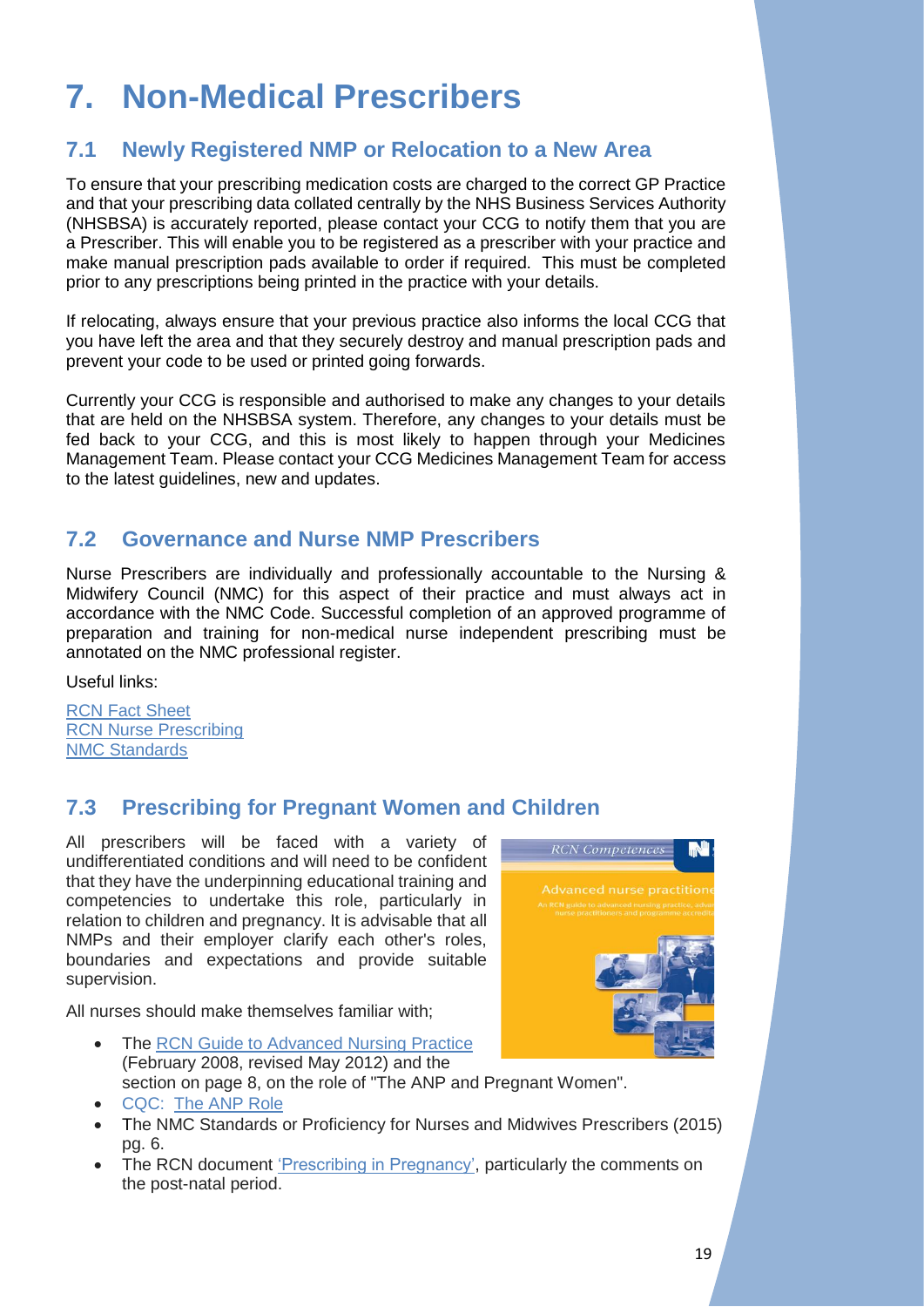### <span id="page-20-0"></span>**7.4 Revalidation for Nurses**

Nurses could use evidence of ongoing learning and reflective practice around their prescribing as part of revalidation for the NMC. The Wessex LMC website <https://www.wessexlmcs.com/lunchandlearn> has a comprehensive section on revalidation and a ['lunch and learn'](https://www.wessexlmcs.com/lunchandlearn) session available which you could look at as part of a team.

### <span id="page-20-1"></span>**7.5 NMPs - Return to Practice and Reactivation**

### **Returning to Practice Reactivation**

Following a break in prescribing practice of 3 months or more it is advisable that the prescriber should agree with their employer and undertake a period of adjustment and education prior to prescribing again.

This period of adjustment should be supported by a supervisor who is an experienced prescriber.

After a period of extended leave, it is the responsibility of the registrant and their employer to ensure that a prescriber is competent to prescribe.

See Appendix 1 for a competency framework which could be used to evidence this.

Supervision from another prescriber should be accessed throughout this period on a regular basis.

The NMP may need to complete a clinical update prior to recommencing a prescribing role and will need to be assessed as competent.

It is recommended that the NMP and manager identify a learning plan.

### <span id="page-20-2"></span>**7.6 Governance & Allied Health Professional (AHP) Independent Prescribers**

### **Standards:**

In the United Kingdom Allied Health Professionals are regulated by the Health and Care Professions Council (HCPC). The HCPC set the standards for the professions they regulate:

**[Standards of](http://www.hcpc-uk.org/assets/documents/10004EDFStandardsofconduct,performanceandethics.pdf) Conduct,** [Performance and ethics;](http://www.hcpc-uk.org/assets/documents/10004EDFStandardsofconduct,performanceandethics.pdf) [The standards of proficiency;](http://www.hcpc-uk.org/assets/documents/1000051CStandards_of_Proficiency_Paramedics.pdf) [The standards for continuing professional development;](http://www.hcpc-uk.org/aboutregistration/standards/cpd/) [The standards of education and training,](http://www.hcpc-uk.org/assets/documents/10000BCF46345Educ-Train-SOPA5_v2.pdf) and [The standards for prescribing](http://www.hcpc-uk.org/assets/documents/10004160Standardsforprescribing.pdf)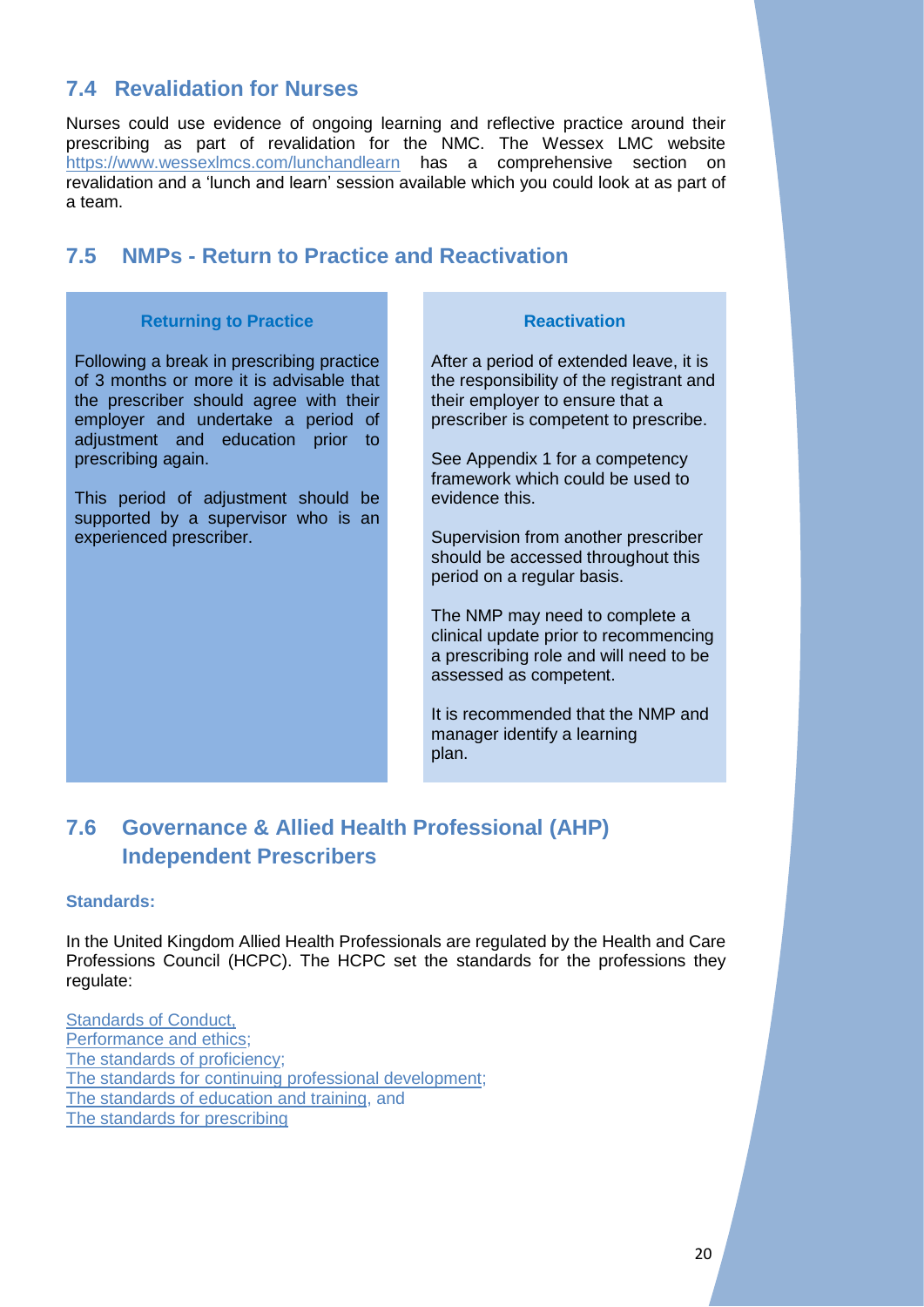To remain on the HCPC register, registrants must demonstrate that they continue to meet these standards as this is how their fitness to practice is determined. Further information about the Medicines and Prescribing rights for AHPs can be viewed on the [HCPC website.](http://www.hpc-uk.org/aboutregistration/medicinesandprescribing/)

### **Competency:**

Aligned with the Competency Framework for all Prescribers, the Allied Health Professions Federation also publish an [Outline Curriculum Framework \(OCF\) for](http://www.ahpf.org.uk/files/Joint%20OCF%202018%20update%20College%20of%20Paramedics%20March18%20minor%20error%20corrected.pdf)  [Education Programmes to prepare Physiotherapists, Podiatrists, Therapeutic](http://www.ahpf.org.uk/files/Joint%20OCF%202018%20update%20College%20of%20Paramedics%20March18%20minor%20error%20corrected.pdf)  [Radiographers and Paramedics as Independent/Supplementary Prescribers.](http://www.ahpf.org.uk/files/Joint%20OCF%202018%20update%20College%20of%20Paramedics%20March18%20minor%20error%20corrected.pdf) The OCF states that to gain access to an independent prescribing programme the AHPs listed within the document title must meet the following entry requirements:

- Be registered with the HCPC in one of the relevant Allied Health Professions AND
- Be professionally practising in an environment where there is an identified need for the individual to regularly use independent prescribing or supplementary prescribing

AND

• Be able to demonstrate support from their employer/sponsor\* including confirmation that the entrant will have appropriate supervised practice in the clinical area in which they are expected to prescribe

\* *If self-employed, must be able to demonstrate an identified need for prescribing and that all appropriate governance arrangements are in place*

AND

• Be able to demonstrate medicines and clinical governance arrangements are in place (*in their place of work)* to support safe and effective supplementary and/or independent prescribing

### AND

• Have an approved medical practitioner, normally recognised by the employer/ commissioning organisation as having:

i) Experience in the relevant field of practice

ii) Training and experience in the supervision, support, and assessment of trainees

iii) Has agreed to:

- Provide the student with opportunities to develop competences in prescribing.
- Supervise, support and assess the student during their clinical placement. AND
- Have normally at least 3 years' relevant post-qualification experience in the clinical area in which they will be prescribing.
- Be working at an advanced level of clinical practice. *(see definition below)* AND
- Be able to demonstrate how they reflect on their own performance and take responsibility for their own Continuing Professional Development (CPD) including development of networks for support, reflection, and learning. AND
- In England and Wales, provide evidence of a Disclosure and Barring Service (DBS) or in Northern Ireland, an AccessNI check within the last three years or, in Scotland, be a current member of the Protection of Vulnerable Groups (PVG) scheme.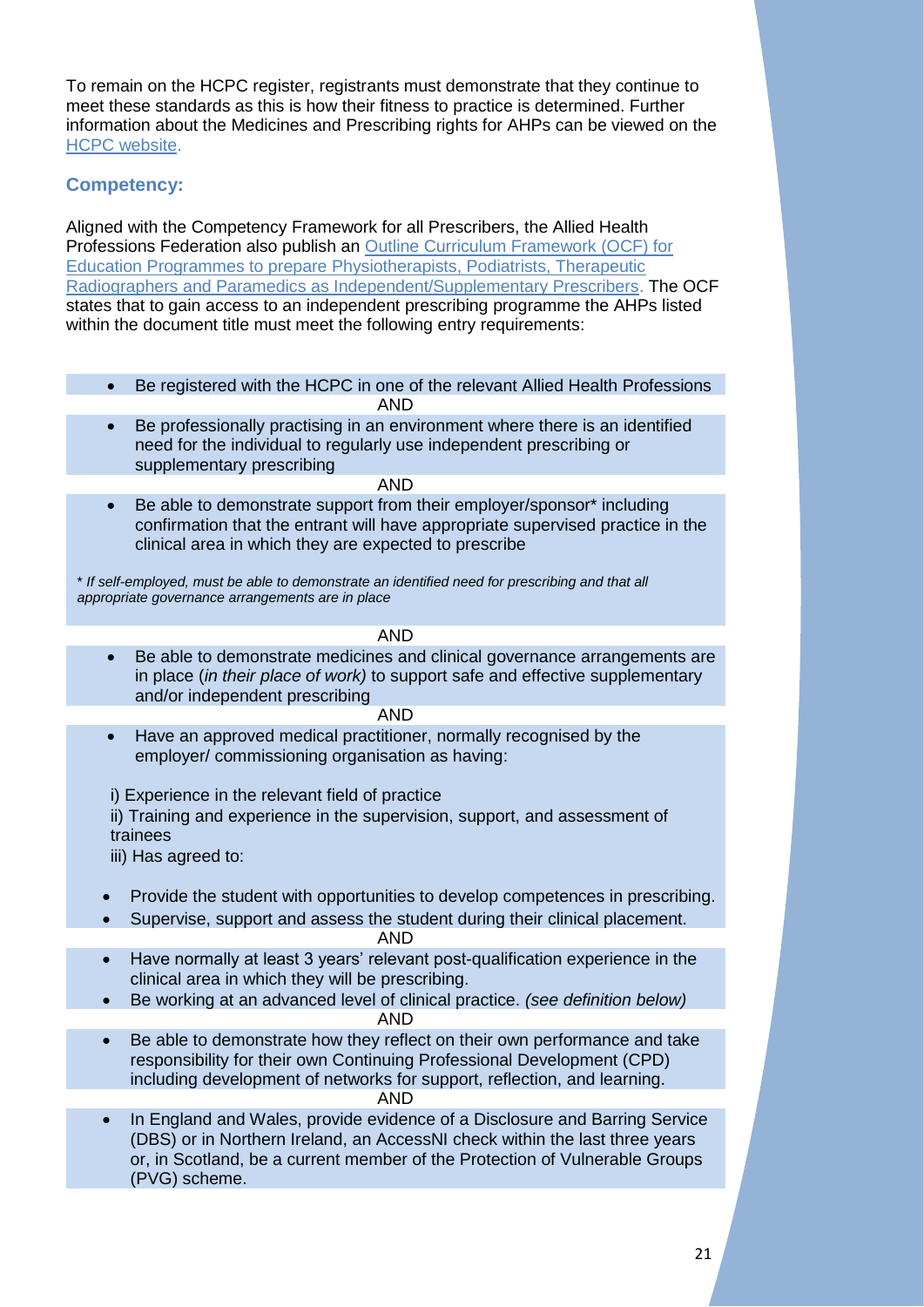On completion of an independent prescribing programme AHPs must have their name held on the HCPC register with an annotation signifying they have successfully completed an approved programme of preparation and training for independent and supplementary prescribing.

### <span id="page-22-0"></span>**7.7 HCPC Medicines and Prescribing – Rights of each Profession**

| Profession                        | Sub section (if<br>relevant) | <b>Supply and administration</b> |            | <b>Prescribing</b> |           |              |
|-----------------------------------|------------------------------|----------------------------------|------------|--------------------|-----------|--------------|
|                                   |                              | <b>PSD</b>                       | <b>PGD</b> | <b>Exemptions</b>  | <b>SP</b> | IP           |
| Art therapist                     |                              | X                                |            |                    |           |              |
| Biomedical scientist              |                              | X                                |            |                    |           |              |
| Chiropodist / podiatrist          |                              | X                                | X          | X                  | X         | $\mathsf{X}$ |
| Clinical scientist                |                              | X                                |            |                    |           |              |
| Dietitian                         |                              | X                                | X          |                    | X         |              |
| Hearing aid dispenser             |                              | X                                |            |                    |           |              |
| Occupational therapist            |                              | X                                | X          |                    |           |              |
| Orthoptist                        |                              | X                                | X          | X                  |           |              |
| Operating department practitioner |                              | X                                |            |                    |           |              |
| Paramedic                         |                              | X                                | X          | X                  | $X^*$     | $X^*$        |
| Physiotherapist                   |                              | X                                | X          |                    | X         | X            |
| Practitioner psychologist         |                              | X                                |            |                    |           |              |
| Prosthetist / orthotist           |                              | X                                | X          |                    |           |              |
|                                   | Diagnostic                   | X                                | X          |                    | X         |              |
| Radiographer                      | Therapeutic                  | X                                | X          |                    | X         | X            |
| Social worker in England          |                              | X                                |            |                    |           |              |
| Speech and language therapist     |                              | X                                | X          |                    |           |              |

### <http://www.hpc-uk.org/aboutregistration/medicinesandprescribing/>

Key: PSD Patient Specific Direction SP Supplementary Prescribing PGD Patient Group Direction IP Independent Prescribing

### <span id="page-22-1"></span>**7.8 Pharmacists**

Regulations to allow pharmacists to prescribe independently came into effect in 2006. A pharmacist independent prescriber may prescribe autonomously for any condition within their clinical competence. This currently excludes three controlled drugs for the treatment of addiction. [https://www.pharmacyregulation.org/education/pharmacist](https://www.pharmacyregulation.org/education/pharmacist-independent-prescriber)[independent-prescriber](https://www.pharmacyregulation.org/education/pharmacist-independent-prescriber)

The following is taken from the General Pharmaceutical Council requirements for pharmacists applying to undertake an independent prescribing programme. [General](https://www.pharmacyregulation.org/education/pharmacist-independent-prescriber)  [Pharmaceutical Council.](https://www.pharmacyregulation.org/education/pharmacist-independent-prescriber) They should: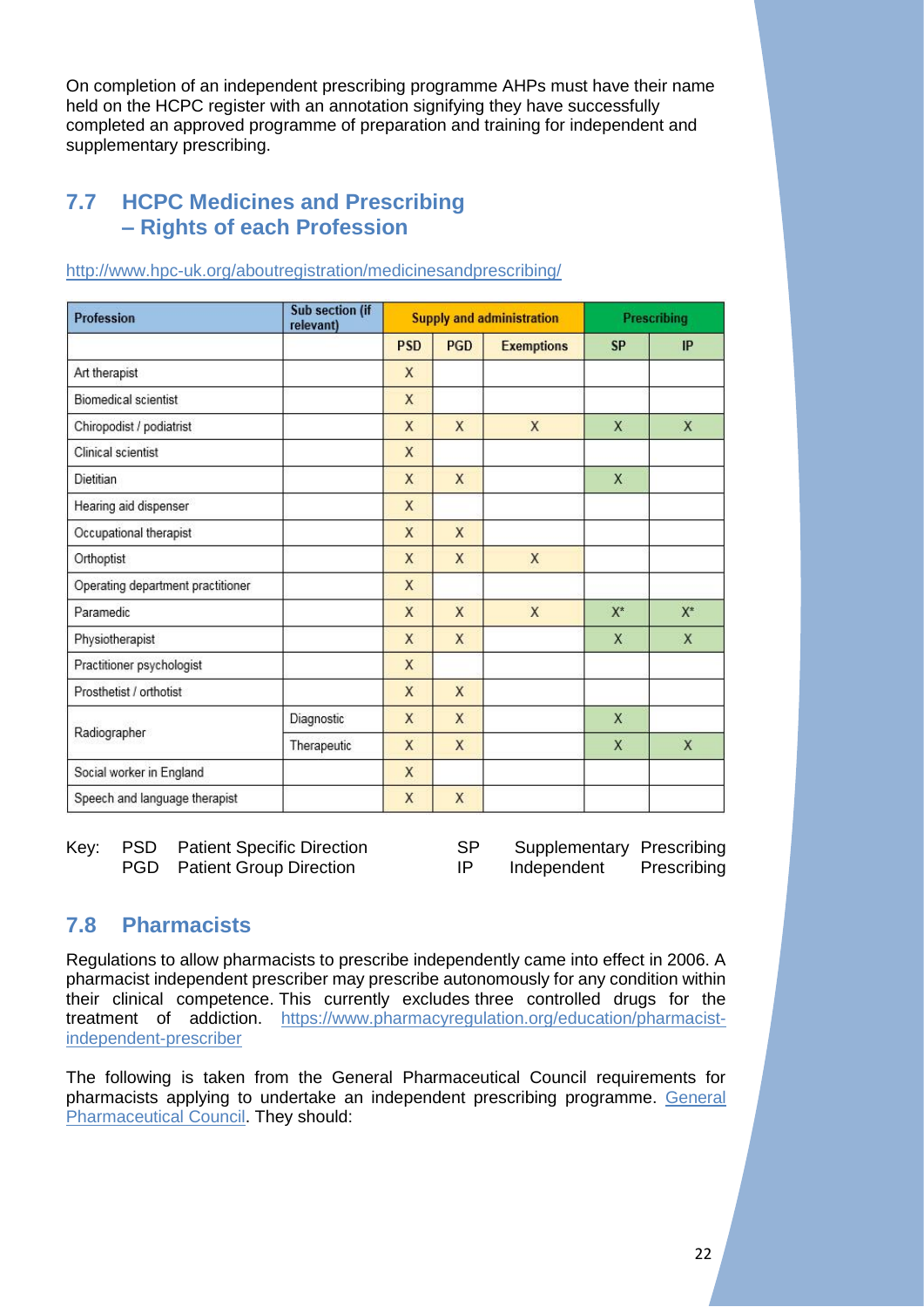| Have at least two years' appropriate     |  |  |  |
|------------------------------------------|--|--|--|
| patient-orientated experience in a UK    |  |  |  |
| hospital, community or primary care      |  |  |  |
| setting following their pre-registration |  |  |  |
| vear.                                    |  |  |  |

**Have identified an area of clinical practice in which to develop their prescribing skills and have up-to-date clinical, pharmacological and pharmaceutical knowledge relevant to their area of practice.**

### **Be a registered pharmacist with the GPhC or the Pharmaceutical Society of Northern Ireland (PSNI)**

| Demonstrate how they reflect on their<br>own performance and take responsibility<br>for their own CPD. | The provider must ensure that the<br>pharmacist, has training and experience<br>appropriate to their role.<br>The DMP must have agreed to provide<br>supervision support and shadowing<br>opportunities for the student, and be<br>familiar with the GPhC requirements and<br>learning outcomes for the programmer. |
|--------------------------------------------------------------------------------------------------------|---------------------------------------------------------------------------------------------------------------------------------------------------------------------------------------------------------------------------------------------------------------------------------------------------------------------|
|--------------------------------------------------------------------------------------------------------|---------------------------------------------------------------------------------------------------------------------------------------------------------------------------------------------------------------------------------------------------------------------------------------------------------------------|

Pharmacist prescribers are individually and professionally accountable to the GPhC for their practice and must always act in accordance with the Standards for Pharmacy Professional. Successful completion of an approved programme of preparation and training for Pharmacist non-medical independent prescribing must be annotated on the membership register of the GPhC.

The [revalidation framework](https://www.pharmacyregulation.org/sites/default/files/document/gphc_revalidation_framework_january_2018.pdf) for pharmacists was published in January 2018 and should be updated by individuals on an annual basis.

### <span id="page-23-0"></span>**7.9 Paramedics**

From the 1st April 2018 legislation was changed to allow paramedics working at an advanced level of clinical practice to become independent prescribers.

Detailed guidance can be found in the [College of Paramedics Guide](https://www.collegeofparamedics.co.uk/publications/independent-prescribing) to independentprescribing. It is recommended that all employers and paramedics are familiar with this document.

> **Undertake approved training which leads to annotation of the [HCPC register](http://www.hpc-uk.org/check/) as a prescriber**

**Paramedics must be practising at an advanced level of clinical practice, as defined by Health Education England (HEE), NHS England (NHSE), NHS Improvement (NHSI) and the Allied Health Professions (AHPs) professional bodies**

**Ensure they are approved and insured as a prescriber within their place of practice and this is included in their job description**

**Maintain their own prescribing competences to adhere to the Competency Framework for all Prescribers (see Appendix 1)**

**Maintain 'standard for prescribing' as detailed in HCPC standards while maintaining HCPC standards of proficiency, standards of conduct, performance and ethics and continuing professional development**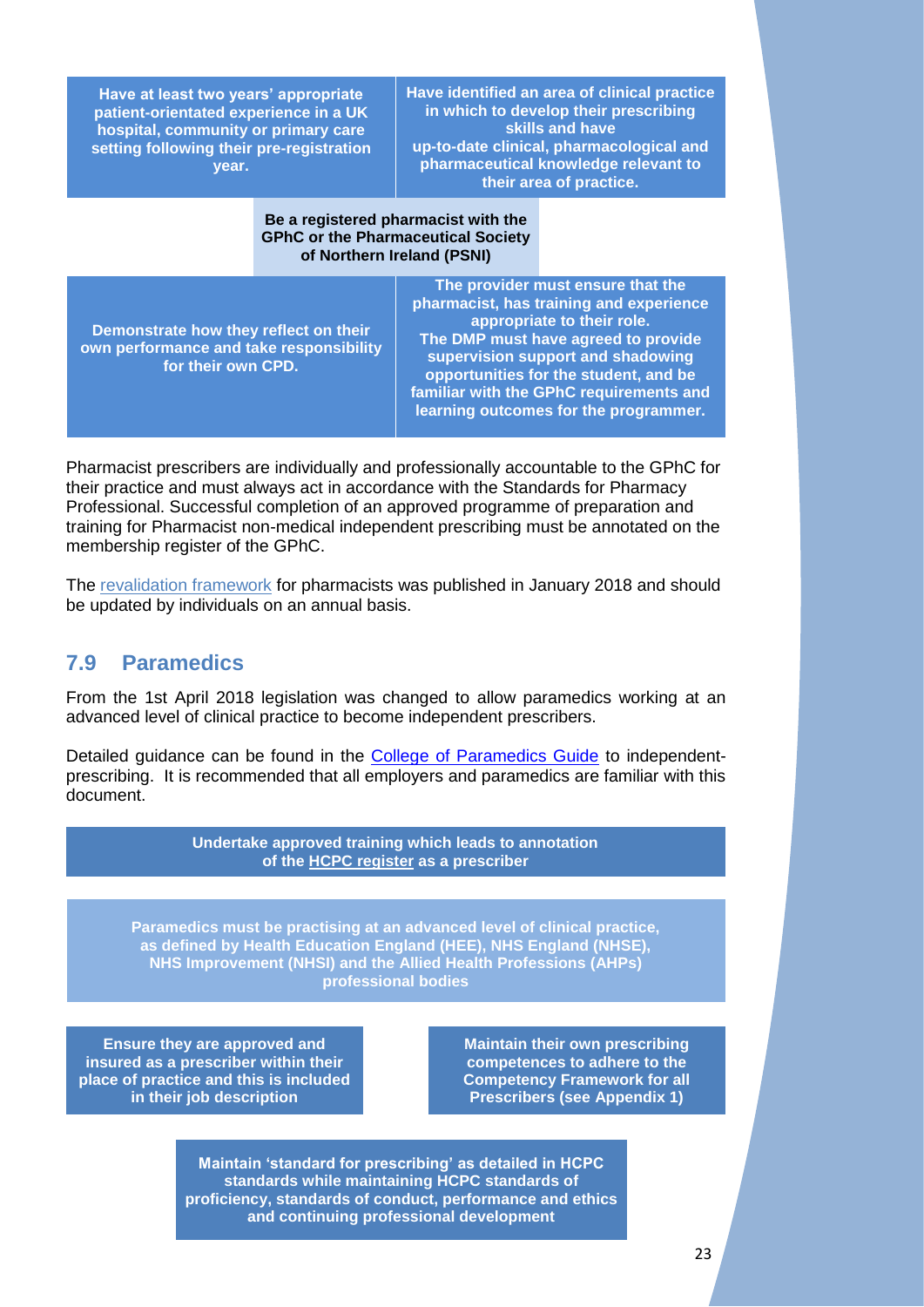### <span id="page-24-0"></span>**7.10 Physiotherapists**

Physiotherapists nominated for training as a non-medical prescriber, The Chartered [Society of Physiotherapy](http://www.csp.org.uk/publications/practice-guidance-physiotherapist-supplementary-prescribers) 2016 must:

> **Undertake approved training which leads to annotation of the [HCPC register](http://www.hpc-uk.org/check/) as a prescriber**

**Ensure they are approved and insured as a prescriber within their place of practice and this is included in their job description**

**Maintain their own prescribing competences to adhere to the Competency Framework for all Prescribers (see Appendix 1)**

**Maintain 'standard for prescribing' as detailed in HCPC standards (2013) while maintaining HCPC standards of proficiency, standards of conduct, performance and ethics and continuing professional development**

### <span id="page-24-1"></span>**7.11 Advanced Clinical Practice**

Between 2016 and 2017 Health Education England, NHS Improvement and NHS England worked with all stakeholders to develop a universal definition of and multiprofessional framework for advanced clinical practice. The [Multi-professional](https://www.hee.nhs.uk/sites/default/files/documents/Multi-professional%20framework%20for%20advanced%20clinical%20practice%20in%20England.pdf) framework [for advanced clinical practice in England](https://www.hee.nhs.uk/sites/default/files/documents/Multi-professional%20framework%20for%20advanced%20clinical%20practice%20in%20England.pdf) was published in 2017.

"The framework defines advanced clinical practice as being delivered by experienced, registered health and care practitioners. It is a level of practice characterised by a high degree of autonomy and complex decision making. This is underpinned by a Masters level award or equivalent that encompasses the four pillars of clinical practice, leadership and management, education and research, with demonstration of core capabilities and area clinical competence. It is anticipated that people working at this level will have undertaken a non-medical prescribing qualification.

Advanced clinical practice embodies the ability to manage clinical care in partnership with individuals, families, and carers. It includes the analysis and synthesis of complex problems across a range of settings, enabling innovative solutions to enhance people's experience and improve outcomes."

There are various [pathways](https://www.hee.nhs.uk/sites/default/files/documents/Multi-professional%20framework%20for%20advanced%20clinical%20practice%20in%20England.pdfhttps:/www.hee.nhs.uk/sites/default/files/documents/Multi-professional%20framework%20for%20advanced%20clinical%20practice%20in%20England.pdf) (pages 16-19) that individuals can provide evidence related to the four pillars of clinical practice:

- 1. Clinical Practice
- 2. Leadership and Management
- 3. Education
- 4. Research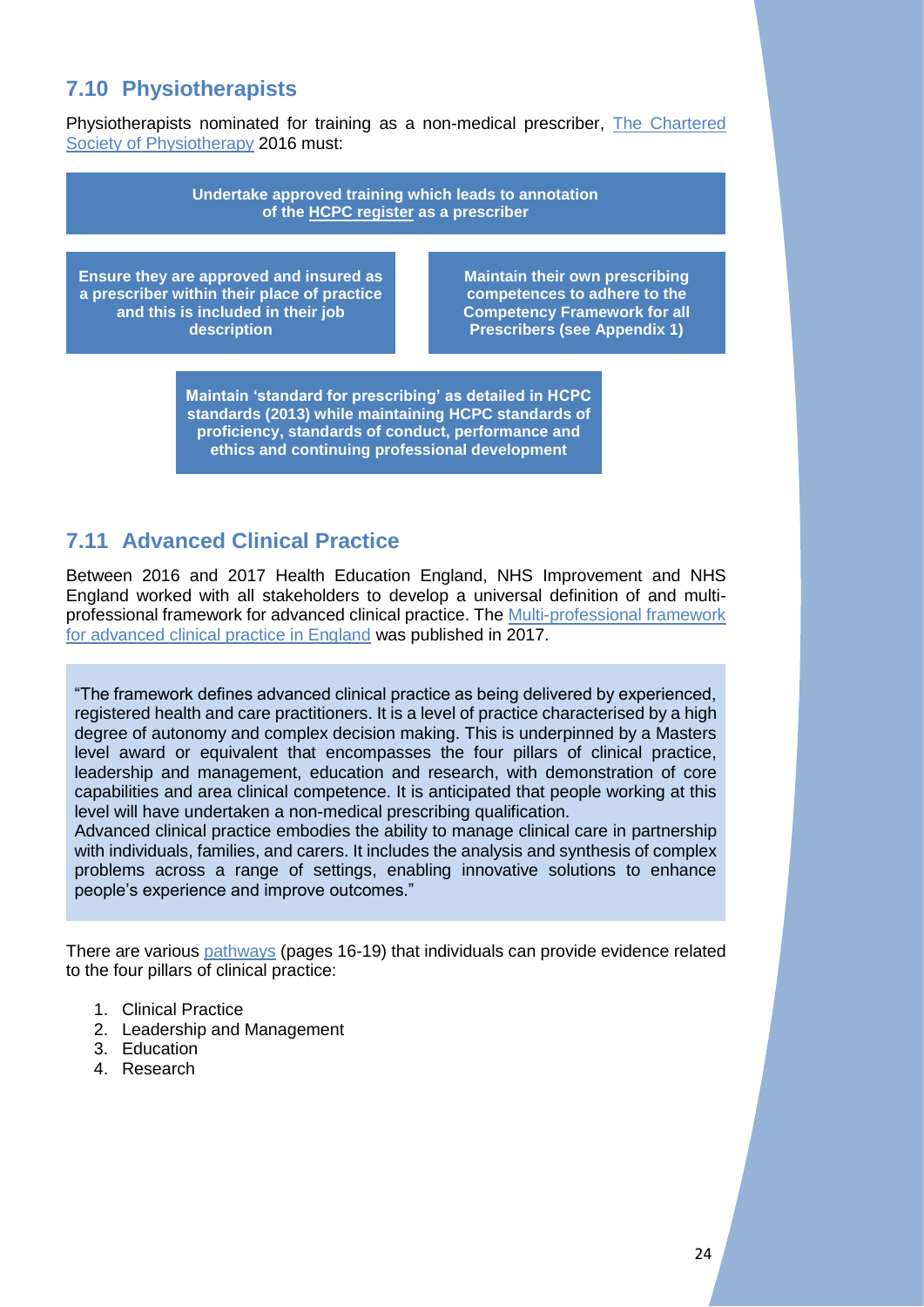### <span id="page-25-0"></span>**7.12 Future NMP Prescribers**

In June 2018 the NMC launched the new [standards for proficiency for registered nurses](https://www.nmc.org.uk/standards/standards-for-nurses/standards-of-proficiency-for-registered-nurses/https:/www.nmc.org.uk/standards/standards-for-nurses/standards-of-proficiency-for-registered-nurses/) and [midwives,](https://www.nmc.org.uk/standards-for-education-and-training/standards-framework-for-nursing-and-midwifery-education/) this will potentially lead to these professional groups being able to prescribe much earlier in their careers.

There are many new roles in Advanced Clinical Practice being developed in primary care. Currently, consultation is being undertaken for a range of Medical Associate Professions [\(MAPs\)](https://www.nhsemployers.org/your-workforce/plan/medical-associate-professions) to be able to supply and administer medicines. We are waiting for more information in this area.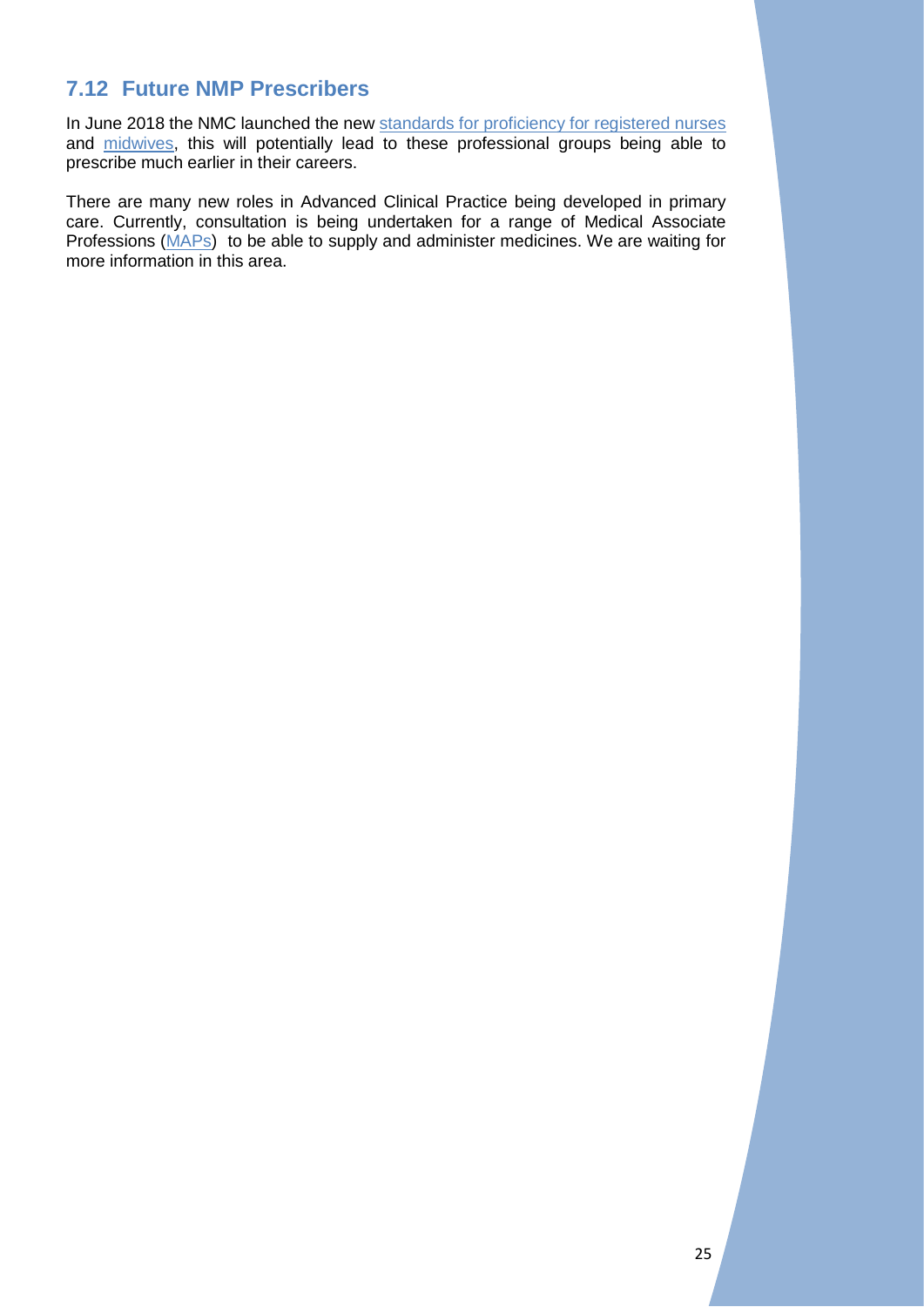<span id="page-26-0"></span>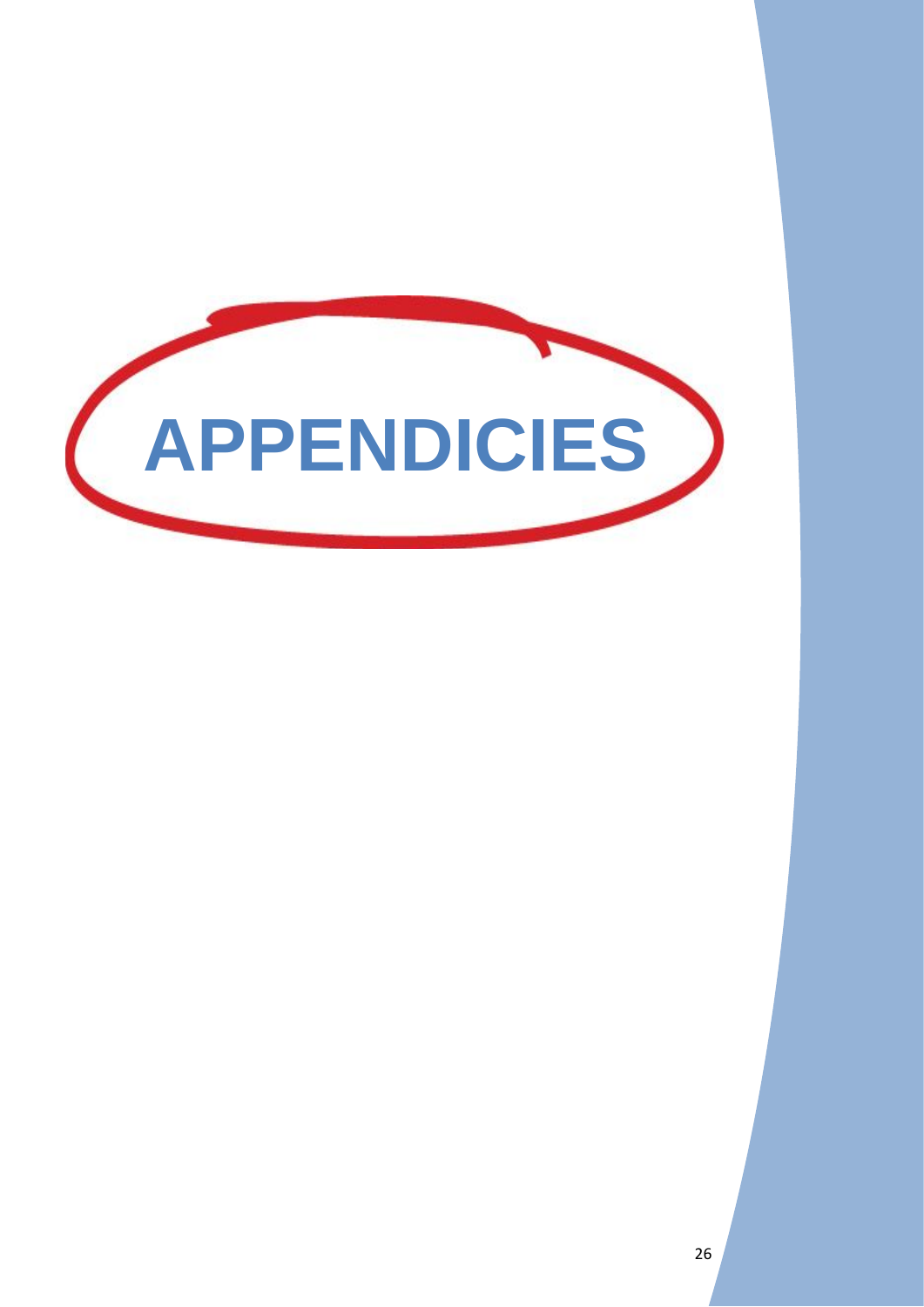### <span id="page-27-1"></span><span id="page-27-0"></span>**PRESCRIBING COMPETENCY FRAMEWORK**

### **THE CONSULTATION (COMPETENCIES 1-10)**

### **Adapted from**

**Royal Pharmaceutical Society:** [Prescribing Competency Framework](https://www.rpharms.com/resources/frameworks/prescribers-competency-framework)

### <span id="page-27-2"></span>**Competency 1: ASSESS THE PATIENT**

|     | <b>Indicator</b>                                                                                                                                                         | <b>Discussion and/or</b><br>observation by<br>supervisor | <b>Date</b> |
|-----|--------------------------------------------------------------------------------------------------------------------------------------------------------------------------|----------------------------------------------------------|-------------|
| 1.1 | Takes an appropriate medical,<br>social and medication history,<br>including allergies and<br>intolerances.                                                              |                                                          |             |
|     | 1.2 Undertakes an appropriate clinical<br>assessment.                                                                                                                    |                                                          |             |
|     | 1.3 Accesses and interprets all<br>available and relevant patient<br>records to ensure knowledge of<br>the patient's management to date.                                 |                                                          |             |
| 1.4 | Requests and interprets relevant<br>investigations necessary to inform<br>treatment options.                                                                             |                                                          |             |
| 1.5 | Makes, confirms or understands,<br>the working or final diagnosis by<br>systematically considering the<br>various possibilities                                          |                                                          |             |
| 1.6 | Understands the condition(s)<br>being treated, their natural<br>progression and how to assess<br>their severity, deterioration and<br>anticipated response to treatment. |                                                          |             |
| 1.7 | Reviews adherence to and<br>effectiveness of current<br>medicines.                                                                                                       |                                                          |             |
| 1.8 | Refers to or seeks guidance from<br>another member of the team, a<br>specialist or a prescribing<br>information source when<br>necessary.                                |                                                          |             |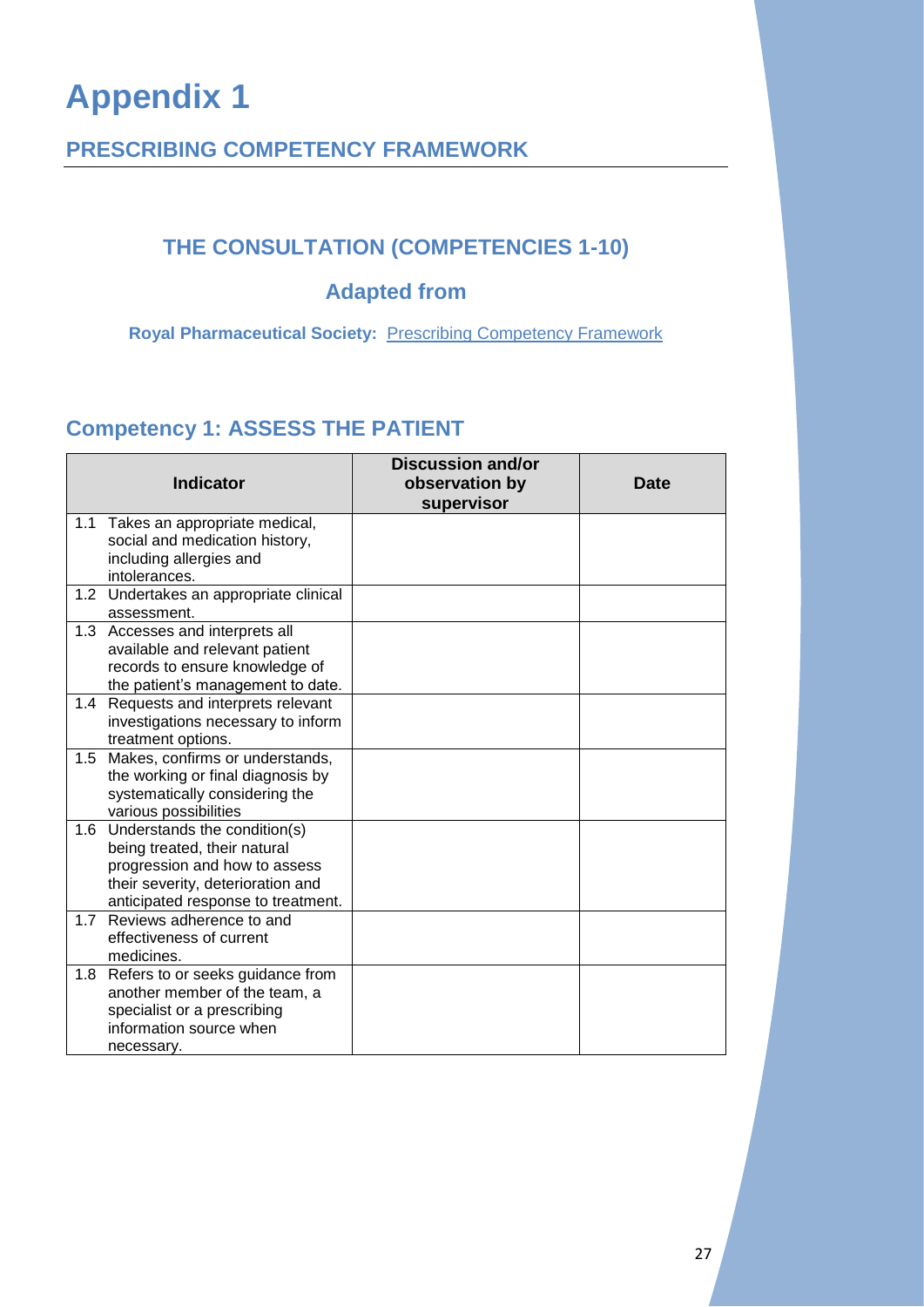### <span id="page-28-0"></span>**Competency 2: CONSIDER THE OPTIONS**

| <b>Indicator</b>                                                                                                                                                                                 | <b>Discussion and/or</b><br>observation by<br>supervisor | <b>Date</b> |
|--------------------------------------------------------------------------------------------------------------------------------------------------------------------------------------------------|----------------------------------------------------------|-------------|
| Considers both non-<br>2.1<br>pharmacological (including no<br>treatment) and pharmacological<br>approaches to modifying disease                                                                 |                                                          |             |
| and promoting health.<br>2.2<br>Considers all pharmacological<br>treatment options including<br>optimising doses as well as<br>stopping treatment (appropriate<br>polypharmacy, de-prescribing). |                                                          |             |
| Assesses the risks and benefits to<br>2.3<br>the patient of taking or not taking a<br>medicine or treatment.                                                                                     |                                                          |             |
| 2.4 Applies understanding of the<br>mode of action and<br>pharmacokinetics of medicines<br>and how these may be altered<br>(e.g. by genetics, age, renal<br>impairment, pregnancy).              |                                                          |             |
| Assesses how co-morbidities,<br>$2.5^{\circ}$<br>existing medication, allergies,<br>contraindications and quality of life<br>impact on management options.                                       |                                                          |             |
| Takes into account any relevant<br>2.6<br>patient factors (e.g. ability to<br>swallow, religion) and the potential<br>impact on route of administration<br>and formulation of medicines.         |                                                          |             |
| 2.7<br>Identifies, accesses, and uses<br>reliable and validated sources of<br>information and critically evaluates<br>other information.                                                         |                                                          |             |
| Stays up-to-date in own area of<br>2.8<br>practice and applies the principles<br>of evidence-based practice,<br>including clinical and cost-<br>effectiveness.                                   |                                                          |             |
| Takes into account the wider<br>2.9<br>perspective including the public<br>health issues related to medicines<br>and their use and promoting<br>health.                                          |                                                          |             |
| 2.10 Understands antimicrobial<br>resistance and the roles of<br>infection prevention, control and<br>antimicrobial stewardship<br>measures.                                                     |                                                          |             |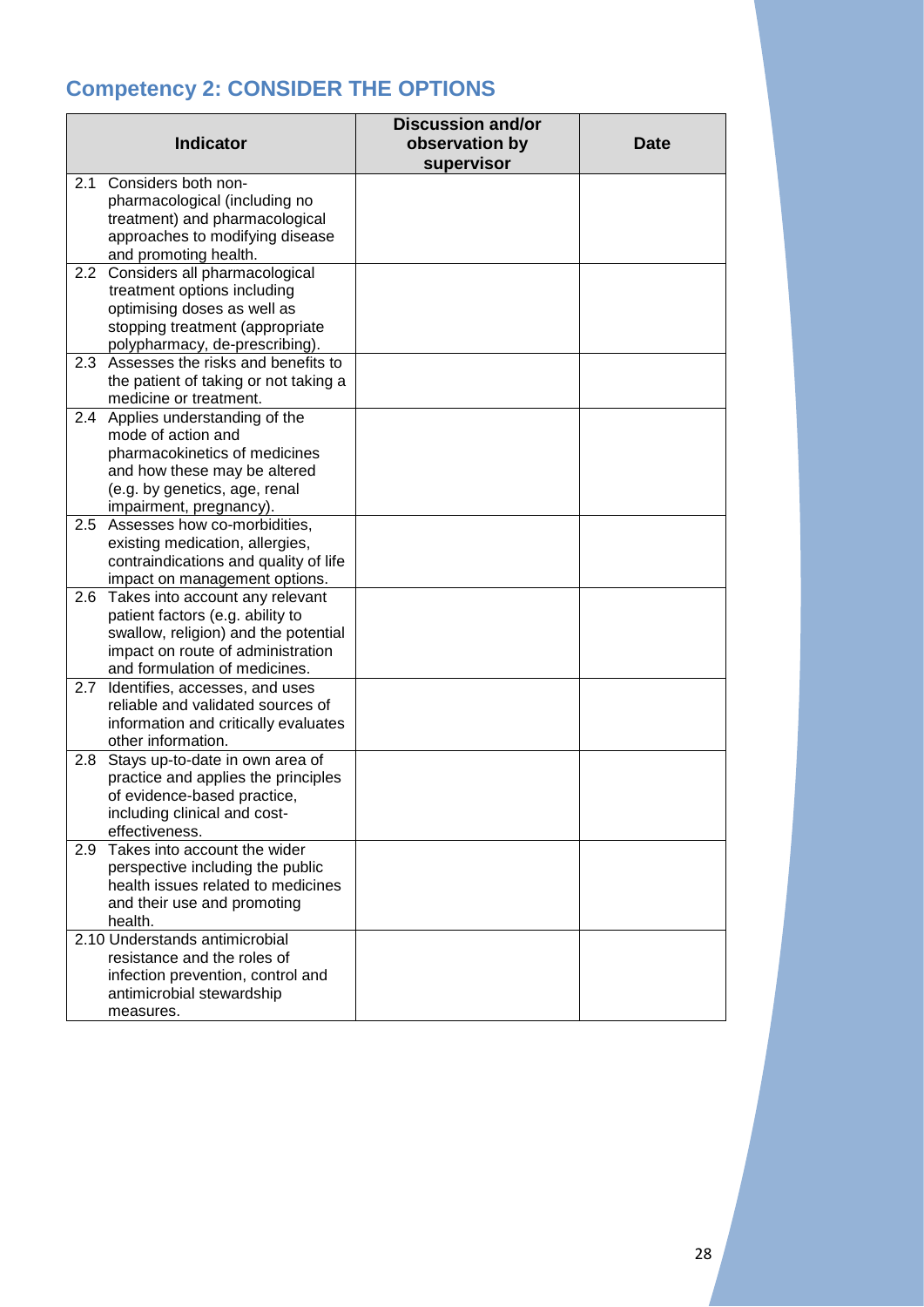### <span id="page-29-0"></span>**Competency 3: REACH A SHARED DECISION**

|     | <b>Indicator</b>                                                                                                                                                                                                    | <b>Discussion and/or</b><br>observation by<br>supervisor | <b>Date</b> |
|-----|---------------------------------------------------------------------------------------------------------------------------------------------------------------------------------------------------------------------|----------------------------------------------------------|-------------|
|     | 3.1 Works with the patient/carer in<br>partnership to make informed<br>choices, agreeing a plan that<br>respects patient preferences<br>including their right to refuse or<br>limit treatment                       |                                                          |             |
| 3.2 | Identifies and respects the patient<br>in relation to diversity, values,<br>beliefs and expectations about<br>their health and treatment with<br>medicines.                                                         |                                                          |             |
|     | 3.3 Explains the rationale behind and<br>the potential risks and benefits of<br>management options in a way the<br>patient/carer understands.                                                                       |                                                          |             |
|     | 3.4 Routinely assesses adherence in<br>a non-judgemental way and<br>understands the different reasons<br>non-adherence can occur<br>(intentional or non-intentional) and<br>how best to support<br>patients/carers. |                                                          |             |
| 3.5 | Builds a relationship which<br>encourages appropriate<br>prescribing and not the<br>expectation that a prescription will<br>be supplied.                                                                            |                                                          |             |
| 3.6 | Explores the patient/carers<br>understanding of a consultation<br>and aims for a satisfactory<br>outcome for the patient/carer and<br>prescriber.                                                                   |                                                          |             |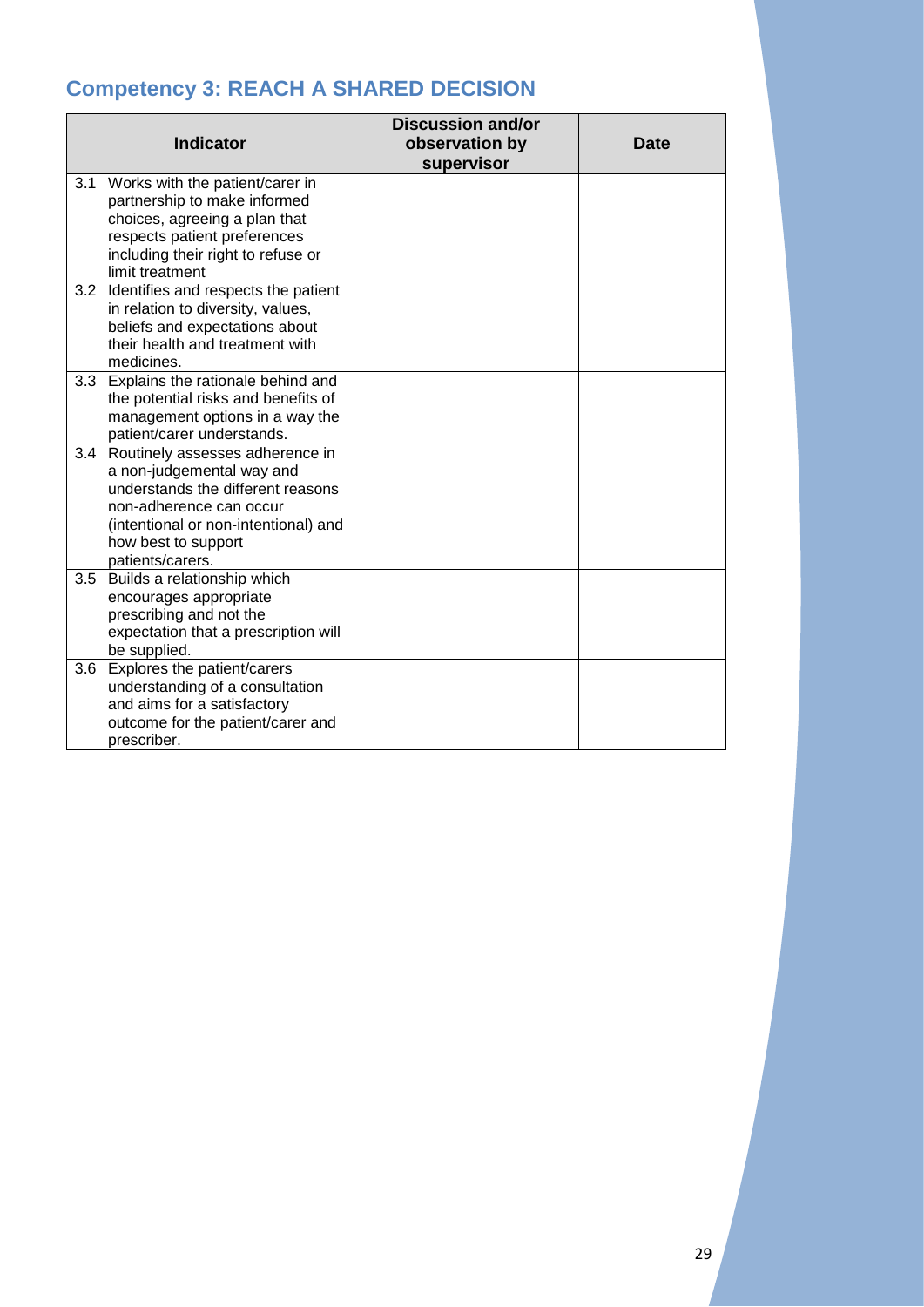### <span id="page-30-0"></span>**Competency 4: PRESCRIBE**

| 4.1 Prescribes a medicine only with<br>adequate, up-to-date awareness of<br>its actions, indications, dose,<br>contraindications, interactions,<br>cautions, and side effects.<br>4.2 Understands the potential for<br>adverse effects and takes steps to<br>avoid/minimise, recognise and<br>manage them.<br>Prescribes within relevant<br>4.3<br>frameworks for medicines use as<br>appropriate (e.g. local formularies,<br>care pathways, protocols and<br>guidelines).<br>4.4 Prescribes generic medicines where<br>practical and safe for the patient<br>and knows when medicines should<br>be prescribed by branded product.<br>4.5 Understands and applies relevant<br>national frameworks for medicines<br>use (e.g. NICE, SMC, AWMSG and<br>medicines management /<br>optimisation) to own prescribing<br>practice.<br>4.6 Accurately completes and routinely<br>checks calculations relevant to<br>prescribing and practical dosing.<br>4.7 Considers the potential for misuse<br>of medicines.<br>Uses up-to-date information about<br>4.8<br>prescribed medicines (e.g.<br>availability, pack sizes, storage<br>conditions, excipients, costs).<br>Electronically generates or writes<br>4.9<br>legible unambiguous and complete<br>prescriptions which meet legal<br>requirements. |
|-------------------------------------------------------------------------------------------------------------------------------------------------------------------------------------------------------------------------------------------------------------------------------------------------------------------------------------------------------------------------------------------------------------------------------------------------------------------------------------------------------------------------------------------------------------------------------------------------------------------------------------------------------------------------------------------------------------------------------------------------------------------------------------------------------------------------------------------------------------------------------------------------------------------------------------------------------------------------------------------------------------------------------------------------------------------------------------------------------------------------------------------------------------------------------------------------------------------------------------------------------------------------------------------------|
|                                                                                                                                                                                                                                                                                                                                                                                                                                                                                                                                                                                                                                                                                                                                                                                                                                                                                                                                                                                                                                                                                                                                                                                                                                                                                                 |
|                                                                                                                                                                                                                                                                                                                                                                                                                                                                                                                                                                                                                                                                                                                                                                                                                                                                                                                                                                                                                                                                                                                                                                                                                                                                                                 |
|                                                                                                                                                                                                                                                                                                                                                                                                                                                                                                                                                                                                                                                                                                                                                                                                                                                                                                                                                                                                                                                                                                                                                                                                                                                                                                 |
|                                                                                                                                                                                                                                                                                                                                                                                                                                                                                                                                                                                                                                                                                                                                                                                                                                                                                                                                                                                                                                                                                                                                                                                                                                                                                                 |
|                                                                                                                                                                                                                                                                                                                                                                                                                                                                                                                                                                                                                                                                                                                                                                                                                                                                                                                                                                                                                                                                                                                                                                                                                                                                                                 |
|                                                                                                                                                                                                                                                                                                                                                                                                                                                                                                                                                                                                                                                                                                                                                                                                                                                                                                                                                                                                                                                                                                                                                                                                                                                                                                 |
|                                                                                                                                                                                                                                                                                                                                                                                                                                                                                                                                                                                                                                                                                                                                                                                                                                                                                                                                                                                                                                                                                                                                                                                                                                                                                                 |
|                                                                                                                                                                                                                                                                                                                                                                                                                                                                                                                                                                                                                                                                                                                                                                                                                                                                                                                                                                                                                                                                                                                                                                                                                                                                                                 |
|                                                                                                                                                                                                                                                                                                                                                                                                                                                                                                                                                                                                                                                                                                                                                                                                                                                                                                                                                                                                                                                                                                                                                                                                                                                                                                 |
|                                                                                                                                                                                                                                                                                                                                                                                                                                                                                                                                                                                                                                                                                                                                                                                                                                                                                                                                                                                                                                                                                                                                                                                                                                                                                                 |
|                                                                                                                                                                                                                                                                                                                                                                                                                                                                                                                                                                                                                                                                                                                                                                                                                                                                                                                                                                                                                                                                                                                                                                                                                                                                                                 |
|                                                                                                                                                                                                                                                                                                                                                                                                                                                                                                                                                                                                                                                                                                                                                                                                                                                                                                                                                                                                                                                                                                                                                                                                                                                                                                 |
|                                                                                                                                                                                                                                                                                                                                                                                                                                                                                                                                                                                                                                                                                                                                                                                                                                                                                                                                                                                                                                                                                                                                                                                                                                                                                                 |
|                                                                                                                                                                                                                                                                                                                                                                                                                                                                                                                                                                                                                                                                                                                                                                                                                                                                                                                                                                                                                                                                                                                                                                                                                                                                                                 |
|                                                                                                                                                                                                                                                                                                                                                                                                                                                                                                                                                                                                                                                                                                                                                                                                                                                                                                                                                                                                                                                                                                                                                                                                                                                                                                 |
|                                                                                                                                                                                                                                                                                                                                                                                                                                                                                                                                                                                                                                                                                                                                                                                                                                                                                                                                                                                                                                                                                                                                                                                                                                                                                                 |
|                                                                                                                                                                                                                                                                                                                                                                                                                                                                                                                                                                                                                                                                                                                                                                                                                                                                                                                                                                                                                                                                                                                                                                                                                                                                                                 |
|                                                                                                                                                                                                                                                                                                                                                                                                                                                                                                                                                                                                                                                                                                                                                                                                                                                                                                                                                                                                                                                                                                                                                                                                                                                                                                 |
|                                                                                                                                                                                                                                                                                                                                                                                                                                                                                                                                                                                                                                                                                                                                                                                                                                                                                                                                                                                                                                                                                                                                                                                                                                                                                                 |
|                                                                                                                                                                                                                                                                                                                                                                                                                                                                                                                                                                                                                                                                                                                                                                                                                                                                                                                                                                                                                                                                                                                                                                                                                                                                                                 |
|                                                                                                                                                                                                                                                                                                                                                                                                                                                                                                                                                                                                                                                                                                                                                                                                                                                                                                                                                                                                                                                                                                                                                                                                                                                                                                 |
|                                                                                                                                                                                                                                                                                                                                                                                                                                                                                                                                                                                                                                                                                                                                                                                                                                                                                                                                                                                                                                                                                                                                                                                                                                                                                                 |
|                                                                                                                                                                                                                                                                                                                                                                                                                                                                                                                                                                                                                                                                                                                                                                                                                                                                                                                                                                                                                                                                                                                                                                                                                                                                                                 |
|                                                                                                                                                                                                                                                                                                                                                                                                                                                                                                                                                                                                                                                                                                                                                                                                                                                                                                                                                                                                                                                                                                                                                                                                                                                                                                 |
|                                                                                                                                                                                                                                                                                                                                                                                                                                                                                                                                                                                                                                                                                                                                                                                                                                                                                                                                                                                                                                                                                                                                                                                                                                                                                                 |
|                                                                                                                                                                                                                                                                                                                                                                                                                                                                                                                                                                                                                                                                                                                                                                                                                                                                                                                                                                                                                                                                                                                                                                                                                                                                                                 |
|                                                                                                                                                                                                                                                                                                                                                                                                                                                                                                                                                                                                                                                                                                                                                                                                                                                                                                                                                                                                                                                                                                                                                                                                                                                                                                 |
|                                                                                                                                                                                                                                                                                                                                                                                                                                                                                                                                                                                                                                                                                                                                                                                                                                                                                                                                                                                                                                                                                                                                                                                                                                                                                                 |
|                                                                                                                                                                                                                                                                                                                                                                                                                                                                                                                                                                                                                                                                                                                                                                                                                                                                                                                                                                                                                                                                                                                                                                                                                                                                                                 |
|                                                                                                                                                                                                                                                                                                                                                                                                                                                                                                                                                                                                                                                                                                                                                                                                                                                                                                                                                                                                                                                                                                                                                                                                                                                                                                 |
|                                                                                                                                                                                                                                                                                                                                                                                                                                                                                                                                                                                                                                                                                                                                                                                                                                                                                                                                                                                                                                                                                                                                                                                                                                                                                                 |
|                                                                                                                                                                                                                                                                                                                                                                                                                                                                                                                                                                                                                                                                                                                                                                                                                                                                                                                                                                                                                                                                                                                                                                                                                                                                                                 |
|                                                                                                                                                                                                                                                                                                                                                                                                                                                                                                                                                                                                                                                                                                                                                                                                                                                                                                                                                                                                                                                                                                                                                                                                                                                                                                 |
|                                                                                                                                                                                                                                                                                                                                                                                                                                                                                                                                                                                                                                                                                                                                                                                                                                                                                                                                                                                                                                                                                                                                                                                                                                                                                                 |
| 4.10 Effectively uses the systems                                                                                                                                                                                                                                                                                                                                                                                                                                                                                                                                                                                                                                                                                                                                                                                                                                                                                                                                                                                                                                                                                                                                                                                                                                                               |
| necessary to prescribe medicines                                                                                                                                                                                                                                                                                                                                                                                                                                                                                                                                                                                                                                                                                                                                                                                                                                                                                                                                                                                                                                                                                                                                                                                                                                                                |
| (e.g. medicine charts, electronic                                                                                                                                                                                                                                                                                                                                                                                                                                                                                                                                                                                                                                                                                                                                                                                                                                                                                                                                                                                                                                                                                                                                                                                                                                                               |
| prescribing, decision support).                                                                                                                                                                                                                                                                                                                                                                                                                                                                                                                                                                                                                                                                                                                                                                                                                                                                                                                                                                                                                                                                                                                                                                                                                                                                 |
| 4.11 Only prescribes medicines that are                                                                                                                                                                                                                                                                                                                                                                                                                                                                                                                                                                                                                                                                                                                                                                                                                                                                                                                                                                                                                                                                                                                                                                                                                                                         |
| unlicensed, 'off-label', or outside                                                                                                                                                                                                                                                                                                                                                                                                                                                                                                                                                                                                                                                                                                                                                                                                                                                                                                                                                                                                                                                                                                                                                                                                                                                             |
| standard practice if satisfied that an                                                                                                                                                                                                                                                                                                                                                                                                                                                                                                                                                                                                                                                                                                                                                                                                                                                                                                                                                                                                                                                                                                                                                                                                                                                          |
| alternative licensed medicine would                                                                                                                                                                                                                                                                                                                                                                                                                                                                                                                                                                                                                                                                                                                                                                                                                                                                                                                                                                                                                                                                                                                                                                                                                                                             |
| not meet the patient's clinical                                                                                                                                                                                                                                                                                                                                                                                                                                                                                                                                                                                                                                                                                                                                                                                                                                                                                                                                                                                                                                                                                                                                                                                                                                                                 |
| needs.                                                                                                                                                                                                                                                                                                                                                                                                                                                                                                                                                                                                                                                                                                                                                                                                                                                                                                                                                                                                                                                                                                                                                                                                                                                                                          |
| 4.12 Makes accurate legible and                                                                                                                                                                                                                                                                                                                                                                                                                                                                                                                                                                                                                                                                                                                                                                                                                                                                                                                                                                                                                                                                                                                                                                                                                                                                 |
| contemporaneous records and                                                                                                                                                                                                                                                                                                                                                                                                                                                                                                                                                                                                                                                                                                                                                                                                                                                                                                                                                                                                                                                                                                                                                                                                                                                                     |
| clinical notes of prescribing                                                                                                                                                                                                                                                                                                                                                                                                                                                                                                                                                                                                                                                                                                                                                                                                                                                                                                                                                                                                                                                                                                                                                                                                                                                                   |
| decisions.                                                                                                                                                                                                                                                                                                                                                                                                                                                                                                                                                                                                                                                                                                                                                                                                                                                                                                                                                                                                                                                                                                                                                                                                                                                                                      |
| 4.13 Communicates information about                                                                                                                                                                                                                                                                                                                                                                                                                                                                                                                                                                                                                                                                                                                                                                                                                                                                                                                                                                                                                                                                                                                                                                                                                                                             |
| medicines and what they are being                                                                                                                                                                                                                                                                                                                                                                                                                                                                                                                                                                                                                                                                                                                                                                                                                                                                                                                                                                                                                                                                                                                                                                                                                                                               |
| used for when sharing or<br>transferring prescribing                                                                                                                                                                                                                                                                                                                                                                                                                                                                                                                                                                                                                                                                                                                                                                                                                                                                                                                                                                                                                                                                                                                                                                                                                                            |
| responsibilities/ information.                                                                                                                                                                                                                                                                                                                                                                                                                                                                                                                                                                                                                                                                                                                                                                                                                                                                                                                                                                                                                                                                                                                                                                                                                                                                  |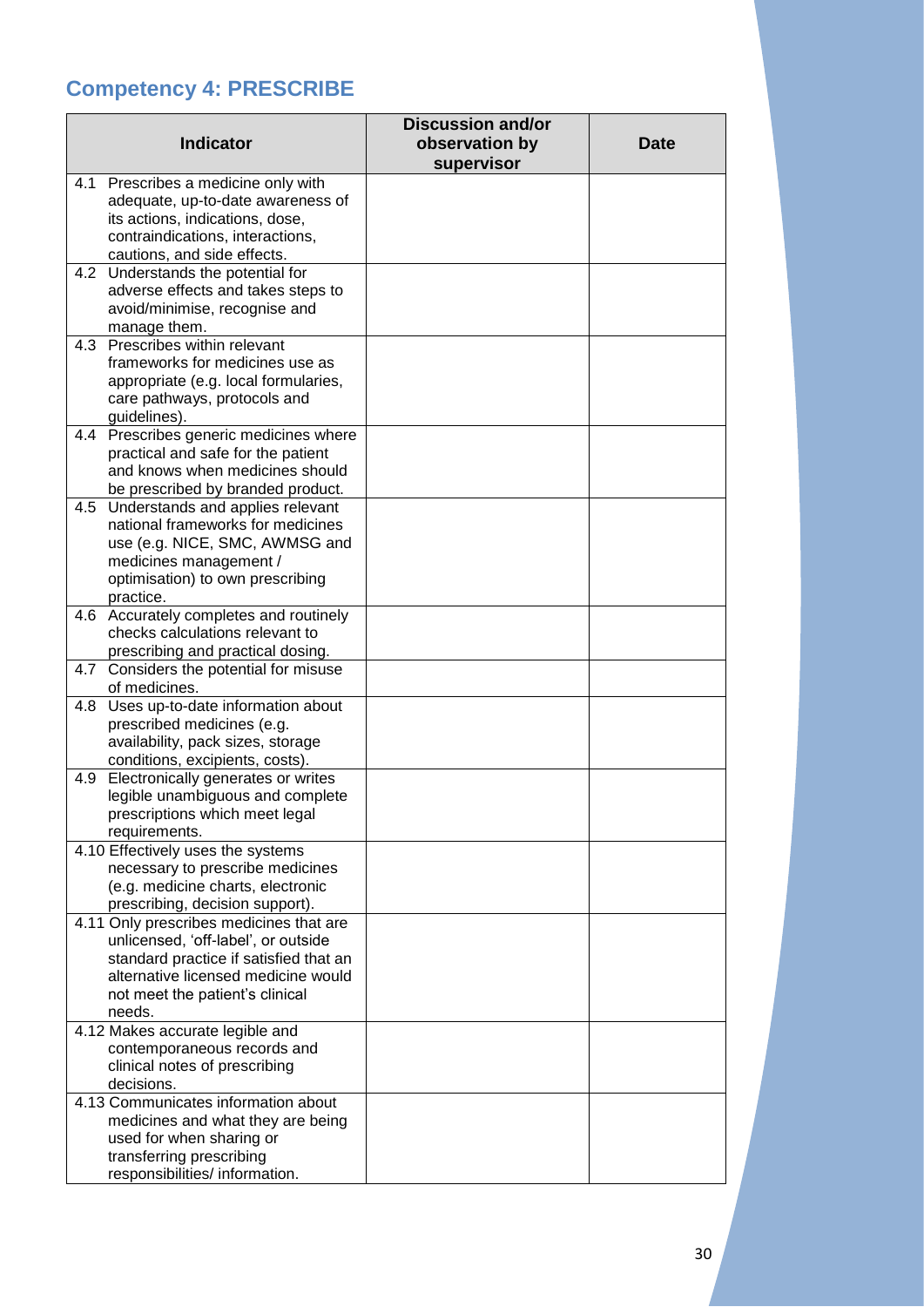### <span id="page-31-0"></span>**Competency 5: PROVIDE INFORMATION**

|     | <b>Indicator</b>                                                                                                                                                                                                                         | <b>Discussion and/or</b><br>observation by<br>supervisor | <b>Date</b> |
|-----|------------------------------------------------------------------------------------------------------------------------------------------------------------------------------------------------------------------------------------------|----------------------------------------------------------|-------------|
| 5.1 | Checks the patient/carer's<br>understanding of and commitment<br>to the patient's management,<br>monitoring and follow-up.                                                                                                               |                                                          |             |
| 5.2 | Gives the patient/carer clear,<br>understandable and accessible<br>information about their medicines<br>(e.g. what it is for, how to use it,<br>possible unwanted effects and<br>how to report them, expected<br>duration of treatment). |                                                          |             |
| 5.3 | Guides patients/carers on how to<br>identify reliable sources of<br>information about their medicines<br>and treatments.                                                                                                                 |                                                          |             |
|     | 5.4 Ensures that the patient/carer<br>knows what to do if there are any<br>concerns about the management<br>of their condition, if the condition<br>deteriorates or if there is no<br>improvement in a specific time<br>frame.           |                                                          |             |
|     | 5.5 When possible, encourages and<br>supports patients/carers to take<br>responsibility for their medicines<br>and self-manage their conditions.                                                                                         |                                                          |             |

### <span id="page-31-1"></span>**Competency 6: MONITOR AND REVIEW**

|     | <b>Indicator</b>                                                                                                              | <b>Discussion and/or</b><br>observation by<br>supervisor | <b>Date</b> |
|-----|-------------------------------------------------------------------------------------------------------------------------------|----------------------------------------------------------|-------------|
|     | 6.1 Establishes and maintains a plan<br>for reviewing the patient's<br>treatment.                                             |                                                          |             |
|     | 6.2 Ensures that the effectiveness of<br>treatment and potential unwanted<br>effects are monitored.                           |                                                          |             |
| 6.3 | Detects and reports suspected<br>adverse drug reactions using<br>appropriate reporting systems.                               |                                                          |             |
| 6.4 | Adapts the management plan in<br>response to on-going monitoring<br>and review of the patient's<br>condition and preferences. |                                                          |             |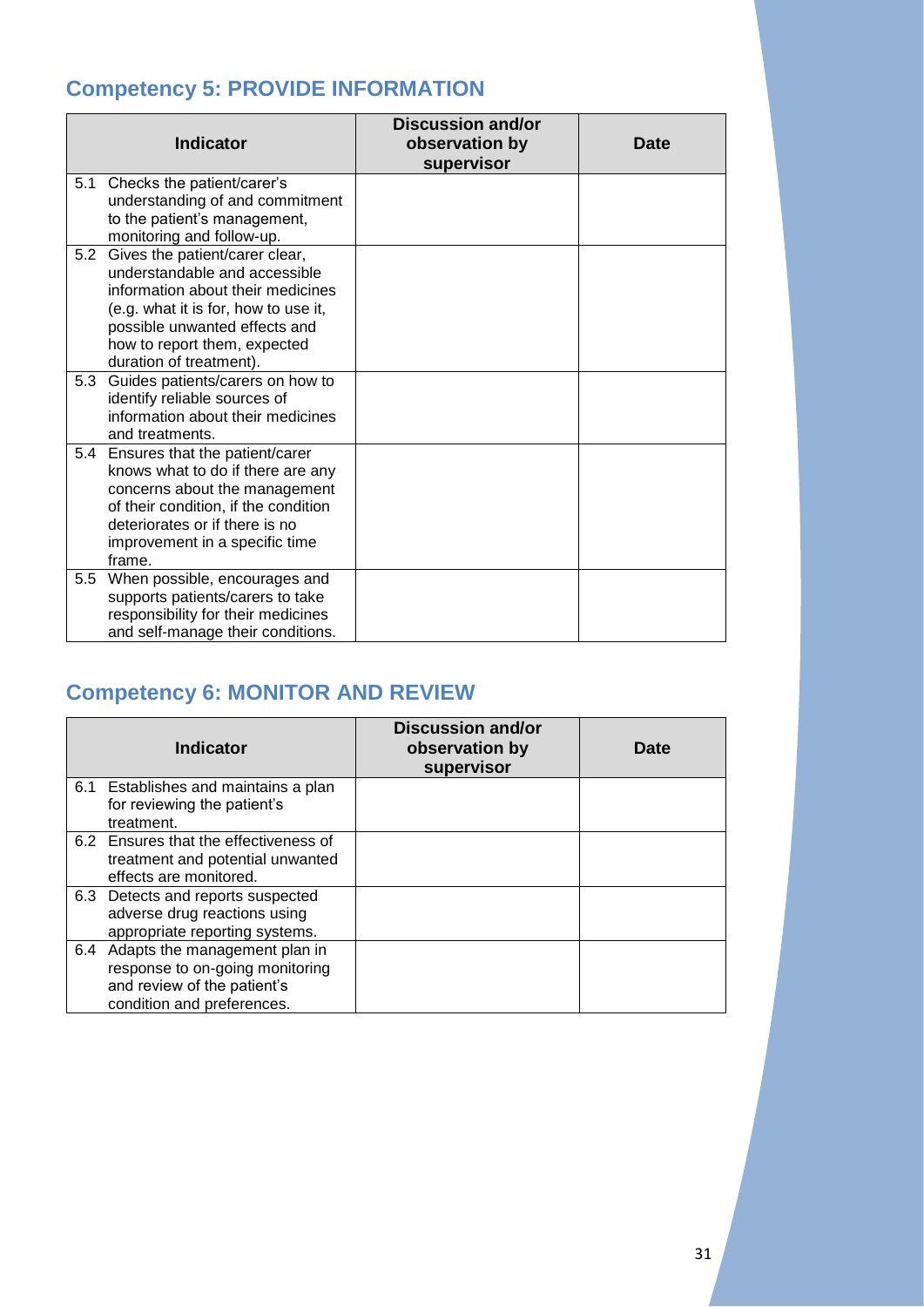### <span id="page-32-1"></span><span id="page-32-0"></span>**Competency 7: PRESCRIBE SAFELY**

|     | <b>Indicator</b>                                                                                                                                                                                                                 | <b>Discussion and/or</b><br>observation by supervisor | <b>Date</b> |
|-----|----------------------------------------------------------------------------------------------------------------------------------------------------------------------------------------------------------------------------------|-------------------------------------------------------|-------------|
|     | 7.1 Prescribes within own scope of<br>practice and recognises the limits<br>of own knowledge and skill.                                                                                                                          |                                                       |             |
|     | 7.2 Knows about common types and<br>causes of medication errors and<br>how to prevent, avoid and detect<br>them.                                                                                                                 |                                                       |             |
| 7.3 | Identifies the potential risks<br>associated with prescribing via<br>remote media (telephone, email<br>or through a third party) and takes<br>steps to minimise them.                                                            |                                                       |             |
| 7.4 | Minimises risks to patients by<br>using or developing processes<br>that support safe prescribing<br>particularly in areas of high risk<br>(e.g. transfer of information about<br>medicines, prescribing of repeat<br>medicines). |                                                       |             |
|     | 7.5 Keeps up to date with emerging<br>safety concerns related to<br>prescribing.                                                                                                                                                 |                                                       |             |
| 7.6 | Reports prescribing errors, near<br>misses and critical incidents, and<br>reviews practice to prevent<br>recurrence.                                                                                                             |                                                       |             |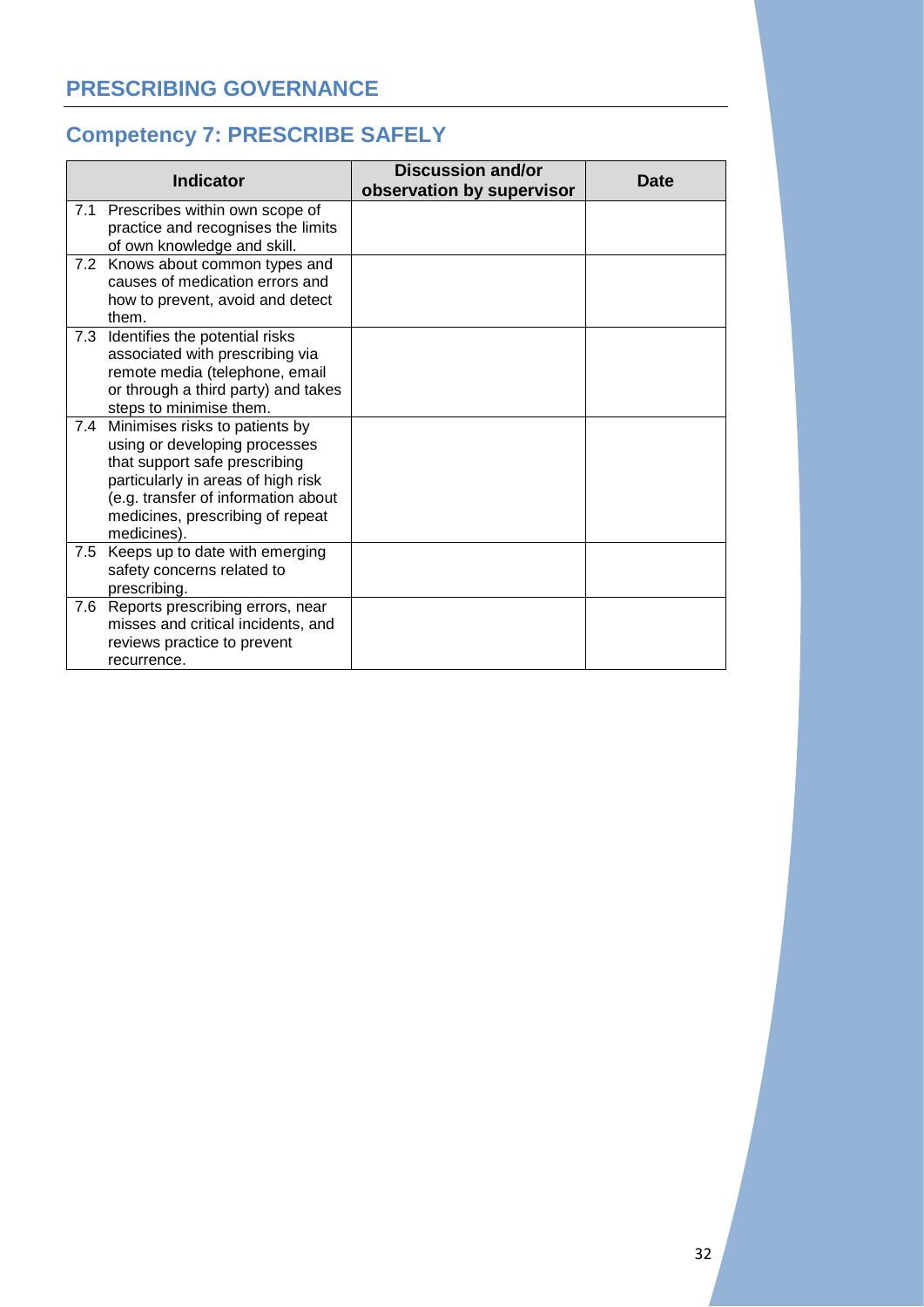### <span id="page-33-0"></span>**Competency 8: PRESCRIBE PROFESSIONALLY**

|     | <b>Indicator</b>                                                      | <b>Discussion and/or</b><br>observation by supervisor | <b>Date</b> |
|-----|-----------------------------------------------------------------------|-------------------------------------------------------|-------------|
| 8.1 | Ensures confidence and                                                |                                                       |             |
|     | competence to prescribe are                                           |                                                       |             |
|     | maintained.                                                           |                                                       |             |
|     | 8.2 Accepts personal responsibility for                               |                                                       |             |
|     | prescribing and understands the                                       |                                                       |             |
|     | legal and ethical implications.                                       |                                                       |             |
| 8.3 | Knows and works within legal and                                      |                                                       |             |
|     | regulatory frameworks affecting                                       |                                                       |             |
|     | prescribing practice (e.g. controlled                                 |                                                       |             |
|     | drugs, prescribing of unlicensed/off                                  |                                                       |             |
|     | label medicines, regulators                                           |                                                       |             |
|     | guidance, supplementary                                               |                                                       |             |
| 8.4 | prescribing).                                                         |                                                       |             |
|     | Makes prescribing decisions based<br>on the needs of patients and not |                                                       |             |
|     | the prescriber's personal                                             |                                                       |             |
|     | considerations.                                                       |                                                       |             |
| 8.5 | Recognises and deals with factors                                     |                                                       |             |
|     | that might unduly influence                                           |                                                       |             |
|     | prescribing (e.g. pharmaceutical                                      |                                                       |             |
|     | industry, media, patient,                                             |                                                       |             |
|     | colleagues).                                                          |                                                       |             |
| 8.6 | Works within the NHS/                                                 |                                                       |             |
|     | organisational/regulatory and other                                   |                                                       |             |
|     | codes of conduct when interacting                                     |                                                       |             |
|     | with the pharmaceutical industry.                                     |                                                       |             |

### <span id="page-33-1"></span>**Competency 9: IMPROVE PRESCRIBING PRACTICE**

| <b>Indicator</b>                                                                                                                                          | Discussion and/or<br>observation by supervisor | <b>Date</b> |
|-----------------------------------------------------------------------------------------------------------------------------------------------------------|------------------------------------------------|-------------|
| 9.1 Reflects on own and others<br>prescribing practice, and acts                                                                                          |                                                |             |
| upon feedback and discussion.                                                                                                                             |                                                |             |
| 9.2 Acts upon colleagues'<br>inappropriate or unsafe<br>prescribing practice using<br>appropriate mechanisms.                                             |                                                |             |
| 9.3 Understands and uses available<br>tools to improve prescribing (e.g.<br>patient and peer review feedback,<br>prescribing data analysis and<br>audit). |                                                |             |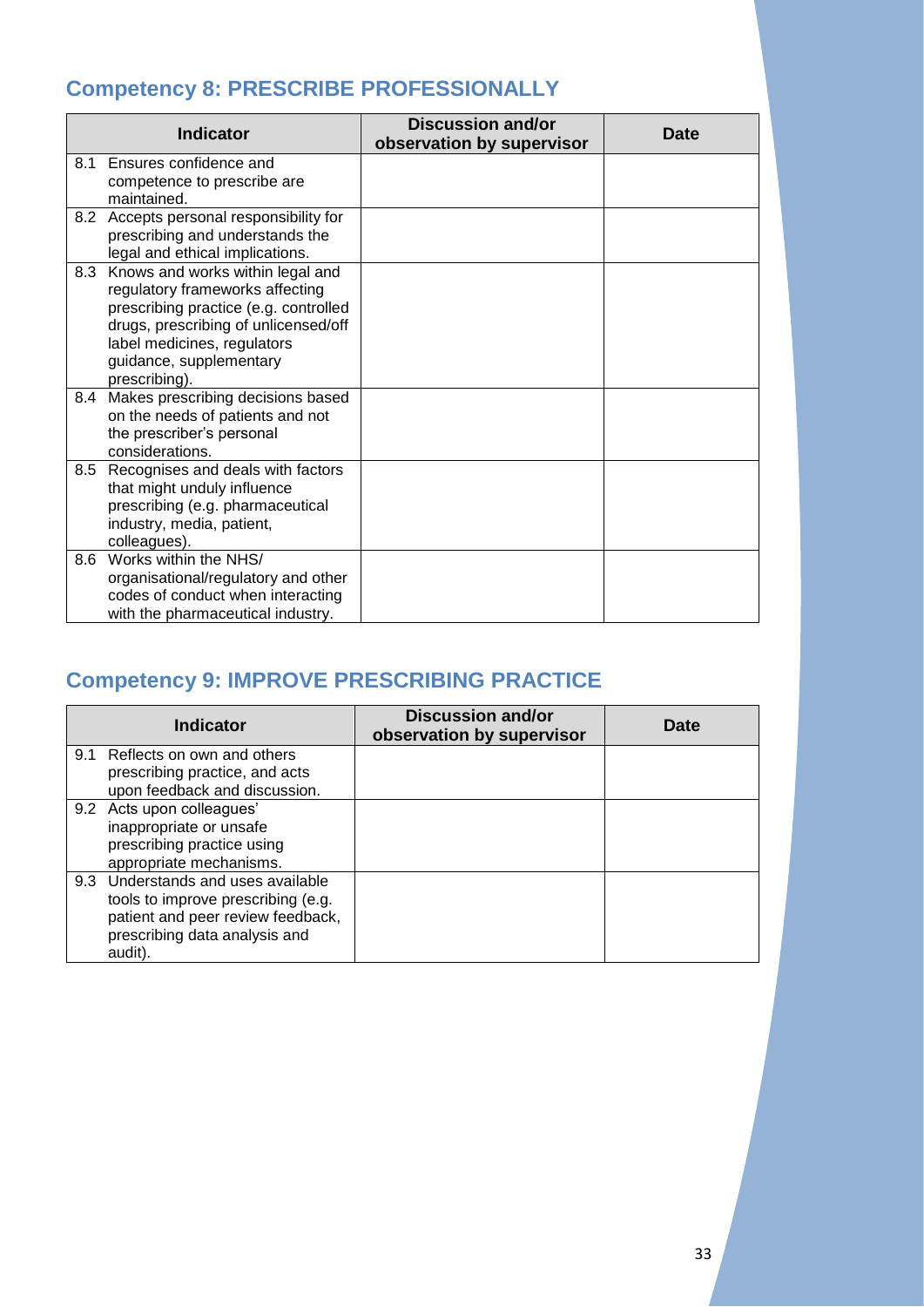### <span id="page-34-0"></span>**Competency 10: PRESCRIBE AS PART OF A TEAM**

| <b>Indicator</b>                                                                                                                                                 | <b>Discussion and/or</b><br>observation by<br>supervisor | <b>Date</b> |
|------------------------------------------------------------------------------------------------------------------------------------------------------------------|----------------------------------------------------------|-------------|
| 10.1 Acts as part of a multidisciplinary<br>team to ensure that continuity of<br>care across care settings is<br>developed and not compromised.                  |                                                          |             |
| 10.2 Establishes relationships with<br>other professionals based on<br>understanding, trust and respect<br>for each other's roles in relation to<br>prescribing. |                                                          |             |
| 10.3 Negotiates the appropriate level of<br>support and supervision for role as<br>a prescriber.                                                                 |                                                          |             |
| 10.4 Provides support and advice to<br>other prescribers or those involved<br>in administration of medicines<br>where appropriate.                               |                                                          |             |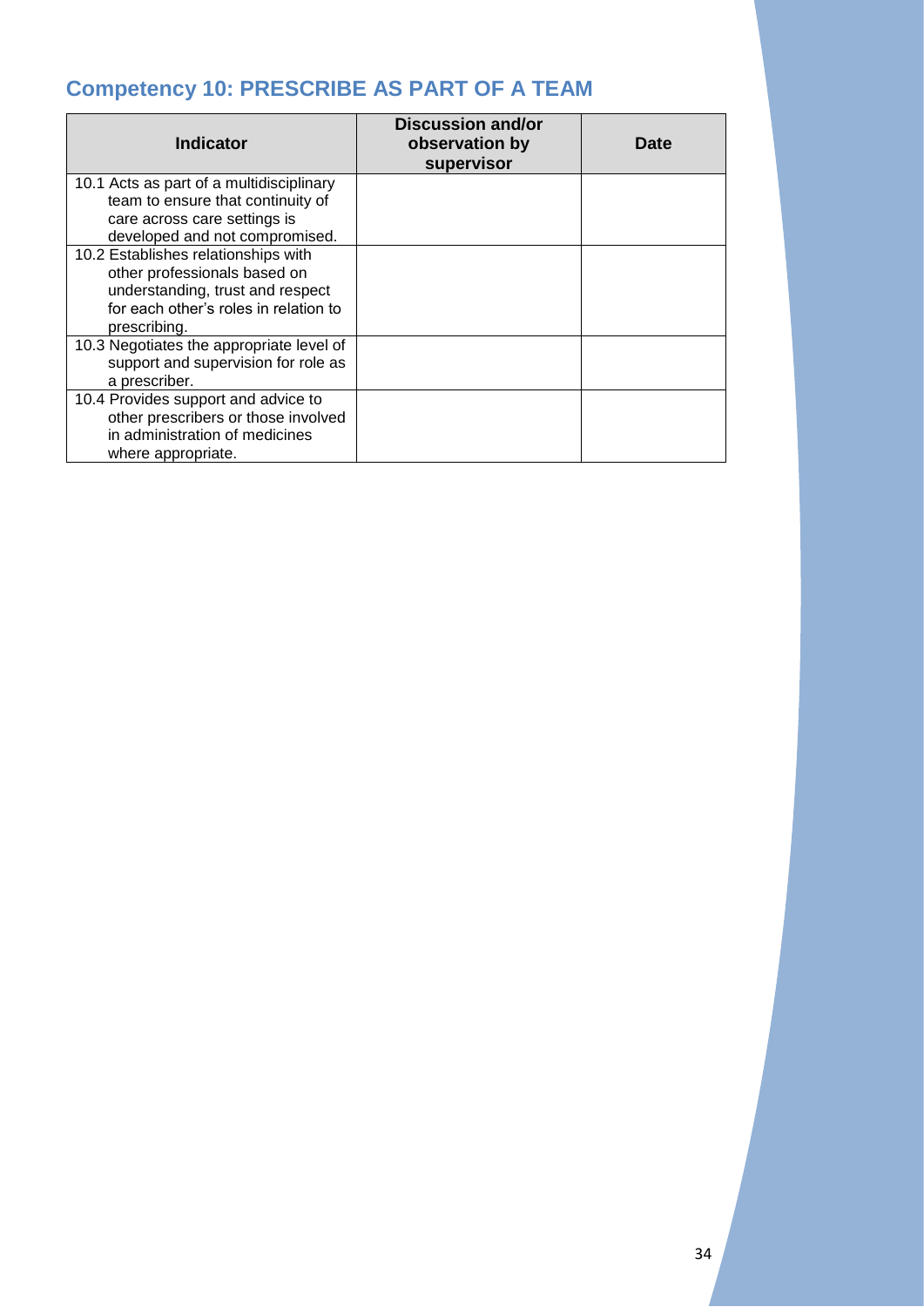## <span id="page-35-0"></span>**Appendix 2**

### <span id="page-35-1"></span>**ANNUAL NMP CLINICAL GOVERNANCE DECLARATION**

Adapted from: Debbie Streeter, NMP Lead & Nurse Consultant Intermediate Care. Dorset Healthcare University Foundation Trust.

| <b>Annual NMP Clinical Governance Declaration</b>                                                                                                                 |  |          |          |
|-------------------------------------------------------------------------------------------------------------------------------------------------------------------|--|----------|----------|
| Name                                                                                                                                                              |  |          |          |
| Date of Registration as Prescriber                                                                                                                                |  |          |          |
| <b>Type of Prescriber</b>                                                                                                                                         |  |          |          |
| Areas of Prescribing Practice                                                                                                                                     |  |          |          |
| <b>GP Practice</b>                                                                                                                                                |  |          |          |
| Other, please specify                                                                                                                                             |  |          |          |
| You may wish to include the evidence below to show that you meet your<br>Professional Practice Standards to ensure you are competent to continue to<br>prescribe. |  |          |          |
| Number of conferences / CPD learning events attended in past year                                                                                                 |  |          |          |
| Portfolio of Evidence available including CV                                                                                                                      |  | Yes / No |          |
| Previous years appraisal date                                                                                                                                     |  |          |          |
| Job Description with Prescribing Statement included                                                                                                               |  |          |          |
| Indemnity insurance in date                                                                                                                                       |  |          | Yes / No |
| Name of insurer                                                                                                                                                   |  |          |          |
| <b>Evidence of Prescribing Consultations</b>                                                                                                                      |  | Yes / No |          |
| Evidence of Prescribing in Context                                                                                                                                |  | Yes / No |          |
| Evidence of Prescribing Effectively                                                                                                                               |  | Yes / No |          |
| Reflective / Learning Evidence                                                                                                                                    |  | Yes / No |          |
| List any specific circumstances impacting upon prescribing practice over past year<br>i.e. long-term sickness, maternity leave, change in role etc.               |  |          |          |
| <b>DECLARATION</b>                                                                                                                                                |  |          |          |
| Signature                                                                                                                                                         |  |          | Date:    |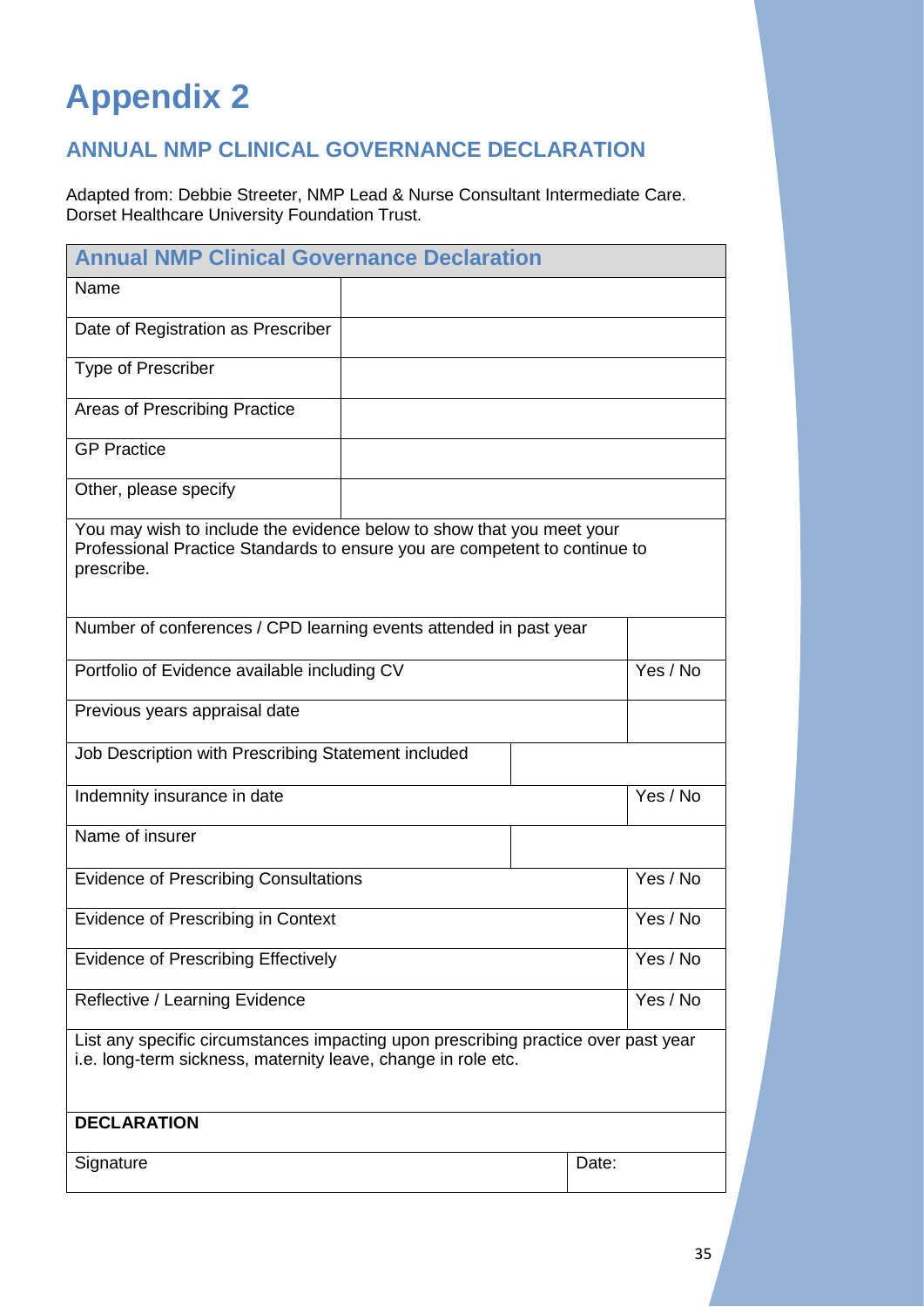| <b>Scope of Prescribing Practice</b> |  |  |
|--------------------------------------|--|--|
| <b>Name</b>                          |  |  |
| <b>Role</b>                          |  |  |

| prescribing                                                                                                              | <b>Evidence of</b><br>competence                     | <b>Recent CPD</b><br>supporting<br><b>Prescribing</b> | guidelines<br>if necessary<br>do you use? |  |  |
|--------------------------------------------------------------------------------------------------------------------------|------------------------------------------------------|-------------------------------------------------------|-------------------------------------------|--|--|
| e.g. Minor illness                                                                                                       | Educational training/<br>courses attended &<br>dates | Updates attended &<br>dates                           | e.g. NICE                                 |  |  |
|                                                                                                                          |                                                      |                                                       |                                           |  |  |
| How do you audit your prescribing?<br>Have you received clinical supervision and if so, please give a brief description? |                                                      |                                                       |                                           |  |  |
| What CPD needs relating to prescribing have you identified?                                                              |                                                      |                                                       |                                           |  |  |
| How are you planning to address these needs?                                                                             |                                                      |                                                       |                                           |  |  |

I have had the opportunity to discuss my prescribing as part of my annual appraisal with my practice manager and clinical lead at the practice

| Independent Prescriber | Yes |  |
|------------------------|-----|--|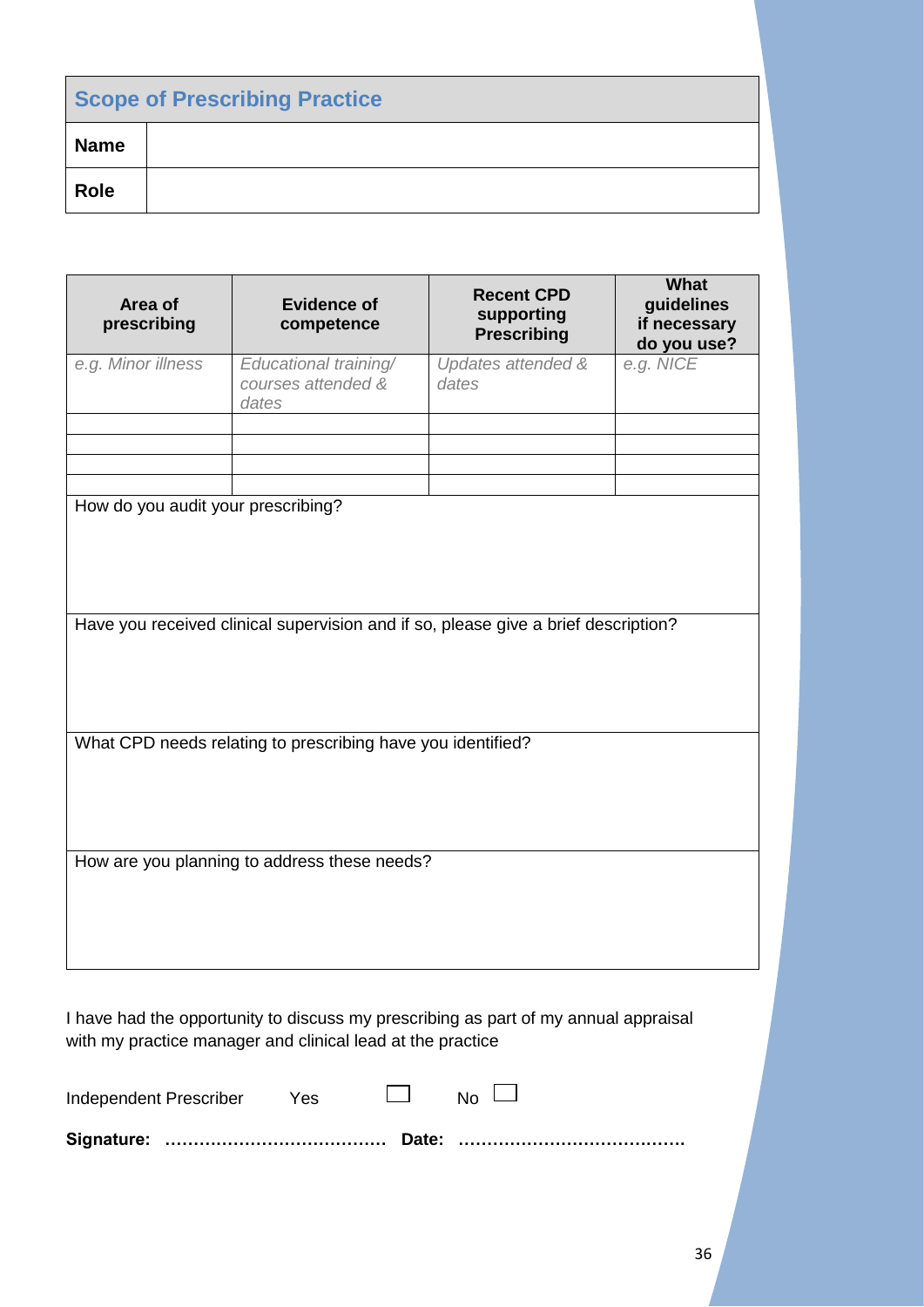## <span id="page-37-0"></span>**Appendix 3**

### <span id="page-37-1"></span>**REFERENCES & SOURCES OF ADVICE AND SUPPORT**

### **Contact your Medicines Management Team at the CCG for further advice and support on non-medical prescribing.**

### <span id="page-37-2"></span>**Useful Websites / Resources**

| A Competency Framework for all<br>prescribers (2016) Royal<br><b>Pharmaceutical Society</b>                      | A Competency Framework for all Prescribers                                                                                                                                                                       |
|------------------------------------------------------------------------------------------------------------------|------------------------------------------------------------------------------------------------------------------------------------------------------------------------------------------------------------------|
| Standards for Prescribing (2013)<br><b>HCPC Health and Care</b><br><b>Professions Council</b>                    | http://www.hcpc-<br>uk.org/assets/documents/10004160Standardsforprescribin<br>g.pdf                                                                                                                              |
| <b>Practice Guidance for</b><br>Physiotherapy Prescribers (2016)<br><b>Chartered Society of</b><br>Physiotherapy | http://www.csp.org.uk/tagged/prescribing-1                                                                                                                                                                       |
| <b>BNF</b>                                                                                                       | https://www.bnf.org/products/bnf-online/                                                                                                                                                                         |
| CQC                                                                                                              | http://www.cqc.org.uk/content/gp-mythbuster-47-                                                                                                                                                                  |
| <b>NMC</b>                                                                                                       | https://www.nmc.org.uk/                                                                                                                                                                                          |
| <b>NMP</b>                                                                                                       | www.dh.gov.uk/nonmedicalprescribing                                                                                                                                                                              |
| <b>National Prescribing Centre</b>                                                                               | www.npc.co.uk                                                                                                                                                                                                    |
| <b>RCN</b>                                                                                                       | https://www.rcn.org.uk/get-help/rcn-advice/nurse-<br>prescribing                                                                                                                                                 |
| <b>MHRA</b>                                                                                                      | https://www.gov.uk/government/publications/rules-for-the-<br>sale-supply-and administration-of-medicines/rules-for-the-<br>sale-supply-and-administration-of-medicines-for-specific-<br>healthcare-professionals |
| <b>Brand Prescribing NHS Choices</b>                                                                             | http://www.nhs.uk/conditions/medicinesinfo/pages/brandna<br>mesandgenerics.aspx                                                                                                                                  |
| <b>NICE Evidence Search</b>                                                                                      | https://www.evidence.nhs.uk/                                                                                                                                                                                     |
| <b>Wessex LMCs</b>                                                                                               | https://www.wessexImcs.com/search?q=prescribing                                                                                                                                                                  |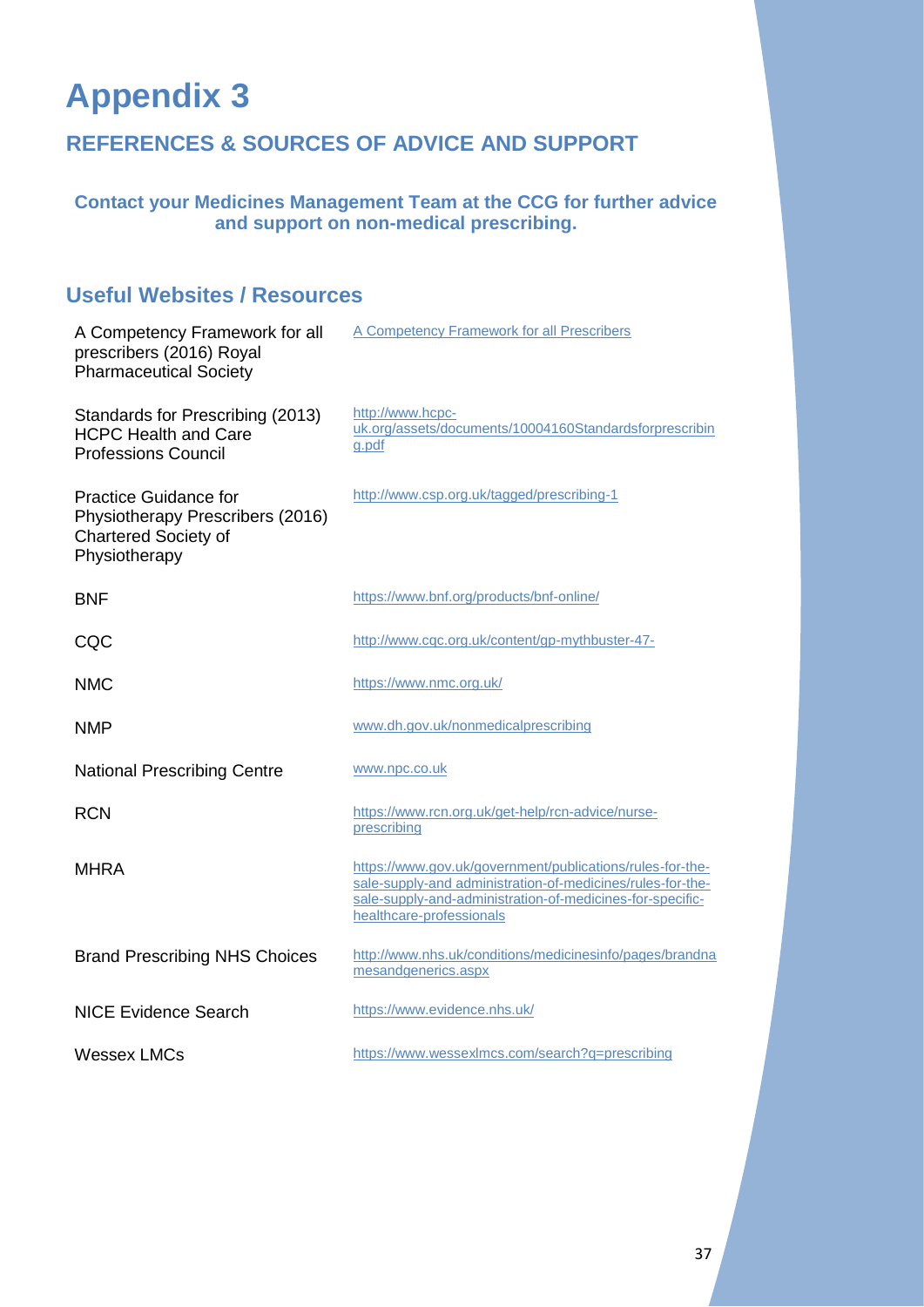### <span id="page-38-0"></span>**Suggestions of further sources of information**

- Lists of medicines which registered paramedics and appropriately qualified chiropodists / podiatrists may use under exemptions can be found in [Schedule 17 to](http://www.legislation.gov.uk/uksi/2012/1916/schedule/17/made)  [the Human Medicines Regulations 2012.](http://www.legislation.gov.uk/uksi/2012/1916/schedule/17/made)
- An up-to-date list for appropriately qualified chiropodists / podiatrists is also available from the [College of Podiatry.](http://www.scpod.org/news/podiatrists-exemptions-list/)
- Information on PGDs is available on the [NHS Patient Group Directions website.](http://www.medicinesresources.nhs.uk/en/Communities/NHS/PGDs/) The MHRA has also produced useful guidance on PGDs.
- The National Institute for Health and Clinical Excellence (NICE) [Medicines and](http://www.nice.org.uk/about/nice-communities/medicines-and-prescribing)  [Prescribing Centre](http://www.nice.org.uk/about/nice-communities/medicines-and-prescribing) provides information about prescribing and patient group directions.

### <span id="page-38-1"></span>**Clinical Supervision Guidance Documents**

• [http://www.cqc.org.uk/guidance-providers/gps/nigels-surgery-65-effective-clinical-governance](http://www.cqc.org.uk/guidance-providers/gps/nigels-surgery-65-effective-clinical-governance-arrangements-gp-practices)[arrangements-gp-practices](http://www.cqc.org.uk/guidance-providers/gps/nigels-surgery-65-effective-clinical-governance-arrangements-gp-practices)